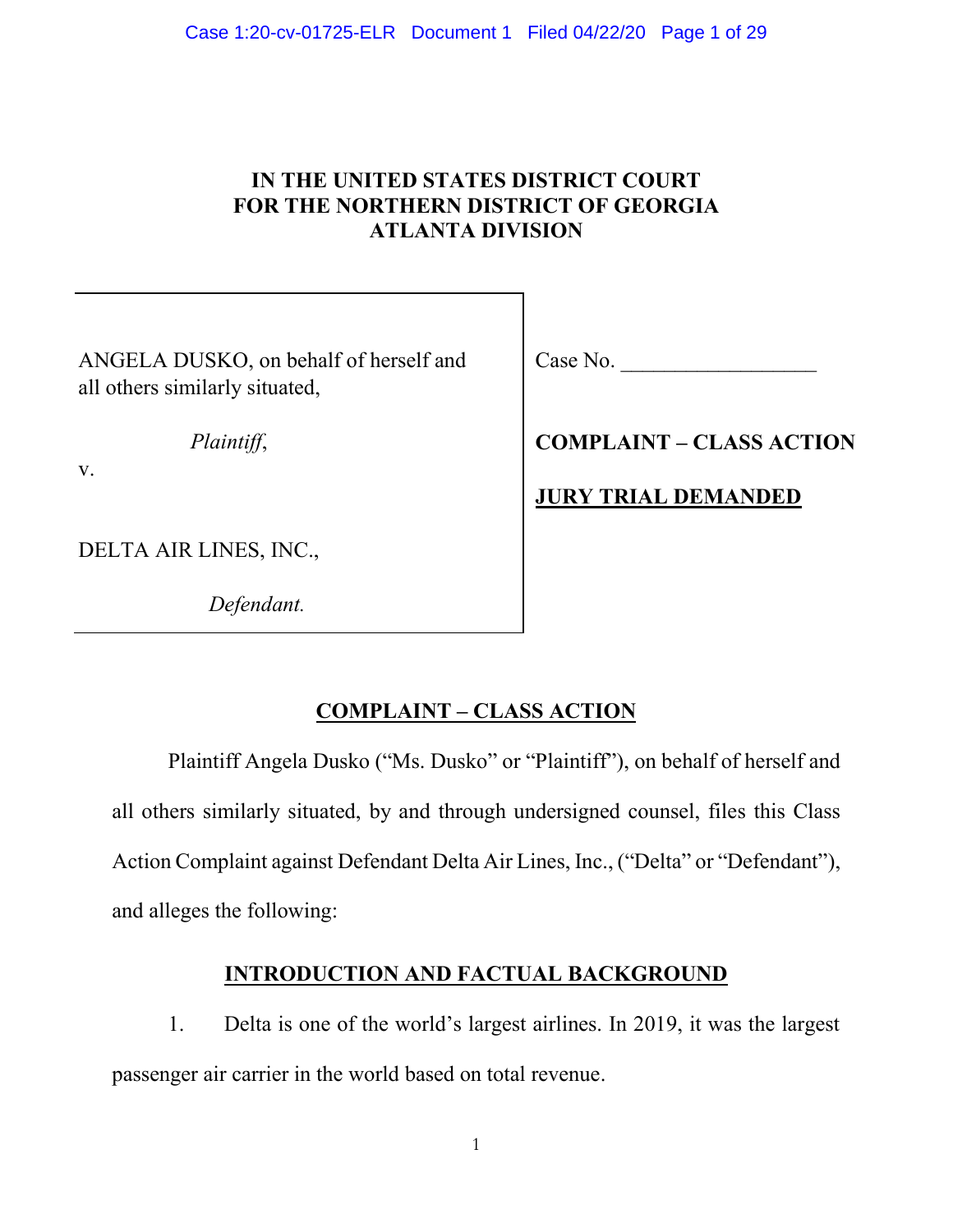2. Delta typically operates over 5,400 daily flights and serves 325 destinations in over fifty countries. But this year, Delta has responded to a sudden drop in demand for passenger air travel by canceling scores of scheduled flights.

3. Under the terms of Delta's uniform contracts with its customers, when the airline cancels a flight, the airline must either re-accommodate passengers on the next available flight or refund the passengers. Delta has breached its contracts with thousands of paying customers by offering credits for future travel on the airline instead of providing refunds for flights canceled by the airline.

## **Declining Demand in Light of Novel Coronavirus Severely Impacts Delta's Operation**

4. On December 31, 2019, governmental entities in Wuhan, China confirmed that health authorities were treating dozens of cases of a mysterious, pneumonia-like illness. Days later, researchers in China identified a new virus that had infected dozens of people in Asia, subsequently identified and referred to as the novel coronavirus, or SARS-CoV-2. The illness caused by the virus has been termed COVID-19. By January 21, 2020, officials in the United States were confirming the first known domestic cases of COVID-19.

5. Due to an influx of thousands of new cases in China, on January 30, 2020, the World Health Organization officially declared COVID-19 as a "public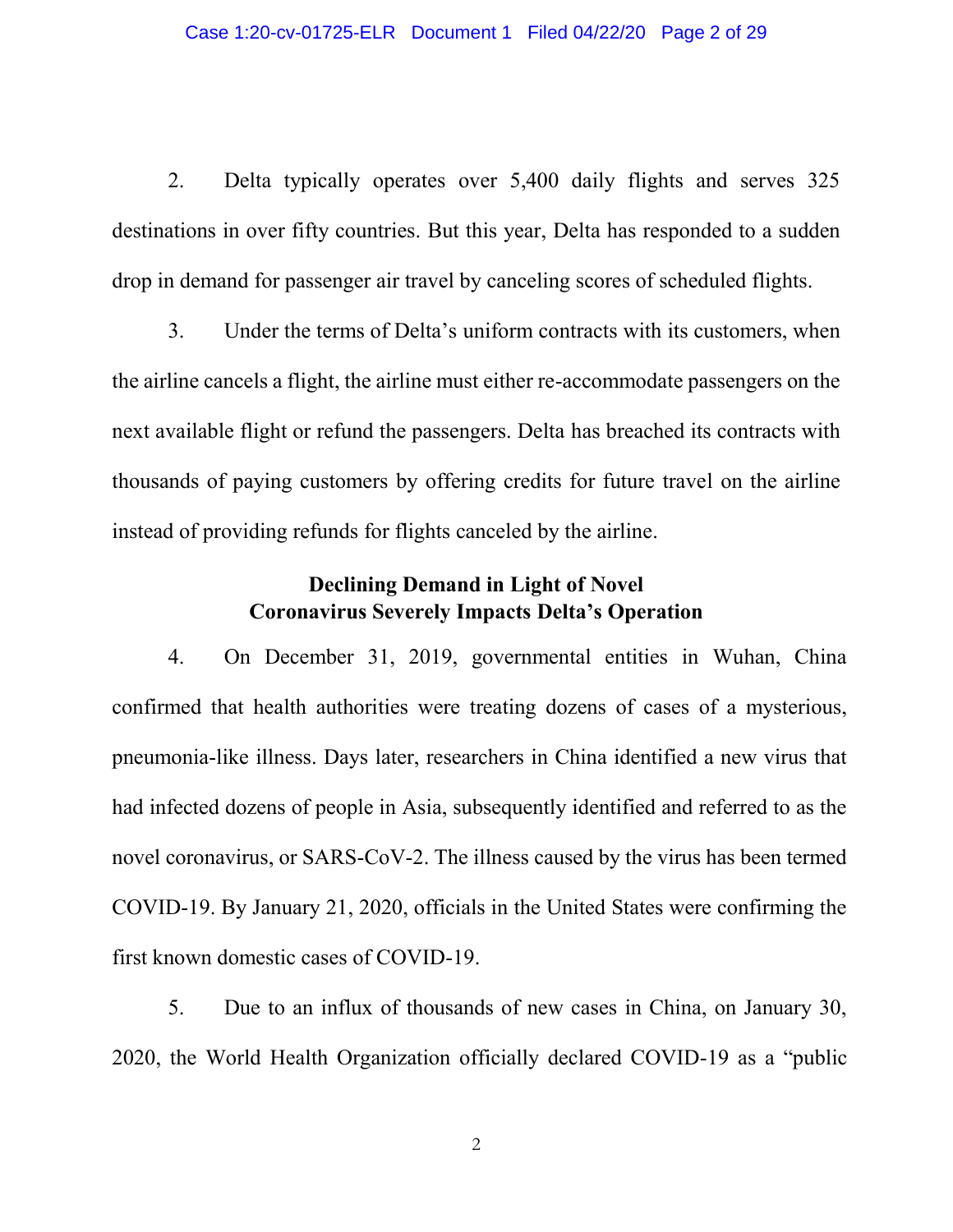health emergency of international concern."

6. On March 11, 2020, the World Health Organization declared COVID-19 a pandemic.

7. In efforts to curb the spread of the virus, federal, state and local governments have implemented temporary travel restrictions and guidelines advising against essential travel. In the United States, the federal government has limited travel from China, Europe, and the United Kingdom, permitting only the return of U.S. citizens and permanent residents. The Department of State also advised on March 19, 2020, that U.S. citizens should temporarily avoid all international travel—including to Mexico, one of the most popular international destinations for American tourists with the exception that U.S. residents abroad should arrange for immediate return to the United States where possible.

8. State and local governments have also restricted local travel. On March 16, 2020, seven counties in the San Francisco, California area announced shelter-inplace orders to reduce local traffic to activities necessary to perform "essential" activities. Other states, counties, and municipalities have since implemented similar shelter-in-place orders, and as of the drafting of this Class Action Complaint, at least 316 million people in at least 42 states, three counties, nine cities, the District of Columbia, and Puerto Rico are living under such orders or advisories.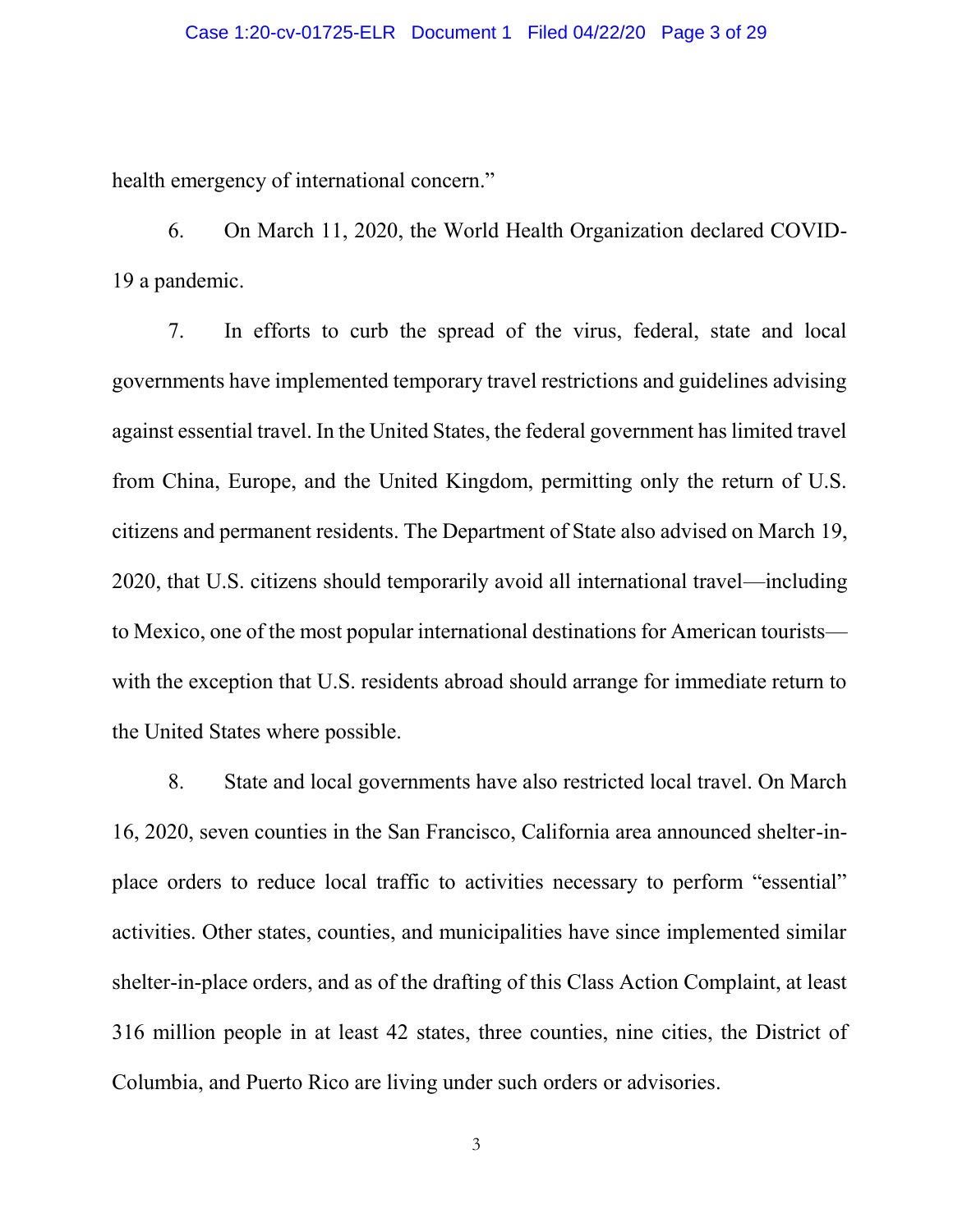9. In addition to health and safety concerns, people across the country are facing increasing economic stress due to the novel coronavirus, including unemployment levels not seen since the Great Depression.

10. As the travel limitations, virus fears, and economic uncertainties mounted, consumer demand for air travel, particularly leisure and non-essential business travel, quickly declined. In response to this declining demand, Delta has canceled many flights to avoid flying planes with too many empty seats to be profitable.

11. The main way that airlines like Delta determine operational capacity (*i.e.*, how many flights it markets and flies) is by looking at passenger "load factors" on each route. Load factors measure the percentage of seats filled by paying passengers on an aircraft (or a set of aircraft) scheduled to depart.<sup>1</sup> Load factors can be determined for an overall schedule (all flights to all destinations), for particular routes (all flights between two airports), or for particular flight service (a specific scheduled flight with its own flight number). If load factors fall too low, airlines will determine that operating flight service as scheduled would not be profitable (or otherwise economically desirable) and will then typically modify the schedule—

<sup>1</sup> *See Load Factor*, DELTA NEWS HUB (last visited April 16, 2020), [https://news.delta.com/load-factor.](https://news.delta.com/load-factor)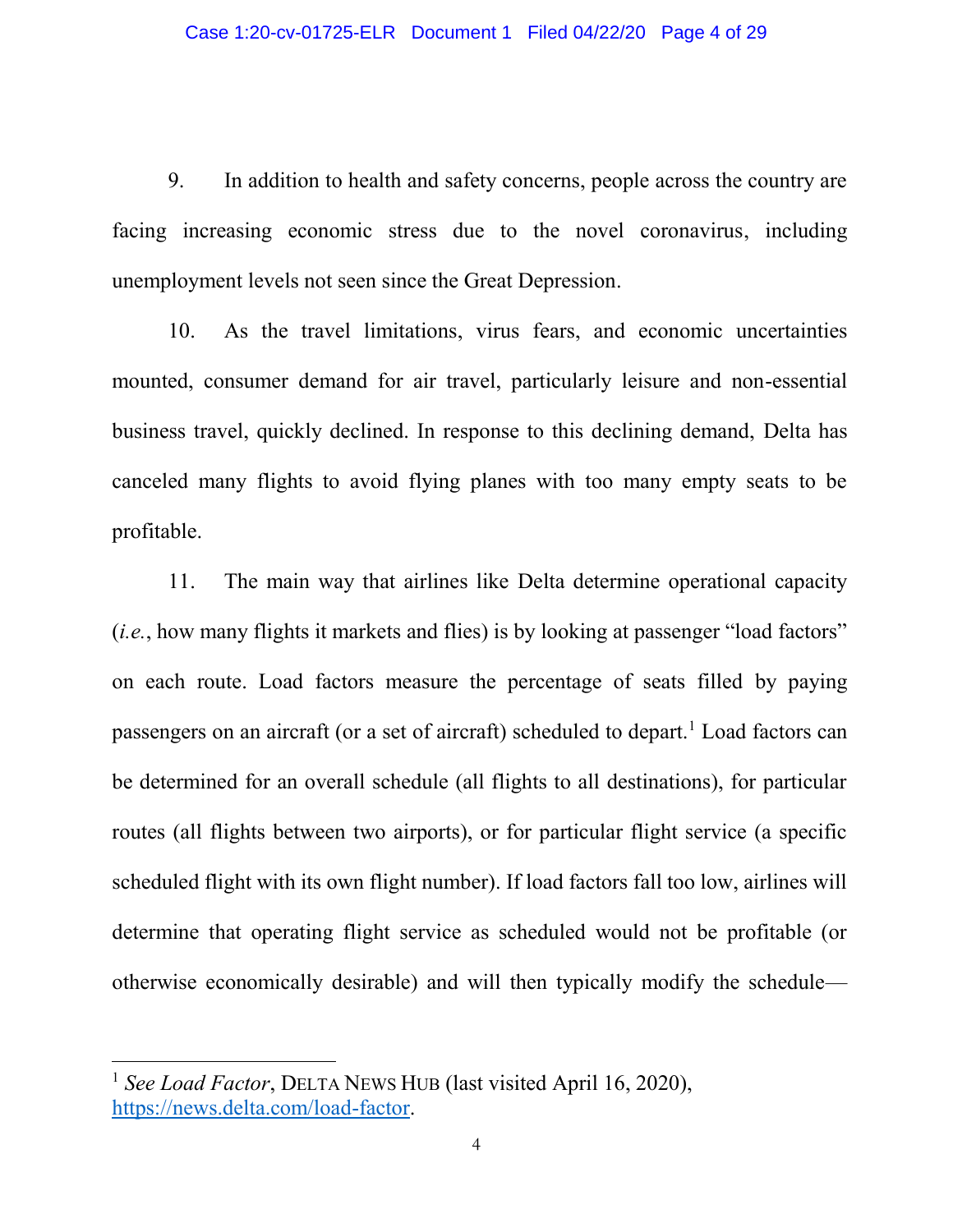including by canceling previously scheduled flights.

12. Delta's overall load factor is typically around 85 to 86%. But with declining customer demand in light of COVID-19, the airline has seen significant drops in its load factors. It has canceled thousands of flights in response.

13. On March 13, 2020, for example, Delta announced to its crewmembers that it would reduce spending and costs given the rapidly declining demand for air travel.2 A major component of Delta's plan to reduce spending was to cut at least 40% of scheduled flights for several months, including nearly all scheduled flights to Europe.<sup>3</sup>

14. On March 18, 2020, Delta's CEO, Ed Bastian, wrote an update to crewmembers and the public regarding steps the airline was taking in light of COVID-19.4 Mr. Bastian highlighted that because "demand for travel has dropped significantly," Delta was cutting scheduled flights by 70% "until demand starts to recover."<sup>5</sup>

 $\overline{a}$ 

<sup>2</sup> *CEO Ed Bastian: Delta takes further steps to protect our customers, employees and business*, DELTA NEWS HUB (Mar. 13, 2020), [https://news.delta.com/ceo-ed](https://news.delta.com/ceo-ed-bastian-delta-takes-further-steps-protect-our-customers-employees-and-business)[bastian-delta-takes-further-steps-protect-our-customers-employees-and-business.](https://news.delta.com/ceo-ed-bastian-delta-takes-further-steps-protect-our-customers-employees-and-business) 3 *Id.*

<sup>4</sup> Ed Bastian, *Ed Bastian memo: Delta taking additional steps to protect future*, DELTA NEWS HUB (Mar. 18, 2020), [https://news.delta.com/ed-bastian-memo-delta](https://news.delta.com/ed-bastian-memo-delta-taking-additional-steps-protect-our-future)[taking-additional-steps-protect-our-future.](https://news.delta.com/ed-bastian-memo-delta-taking-additional-steps-protect-our-future) <sup>5</sup> *Id.*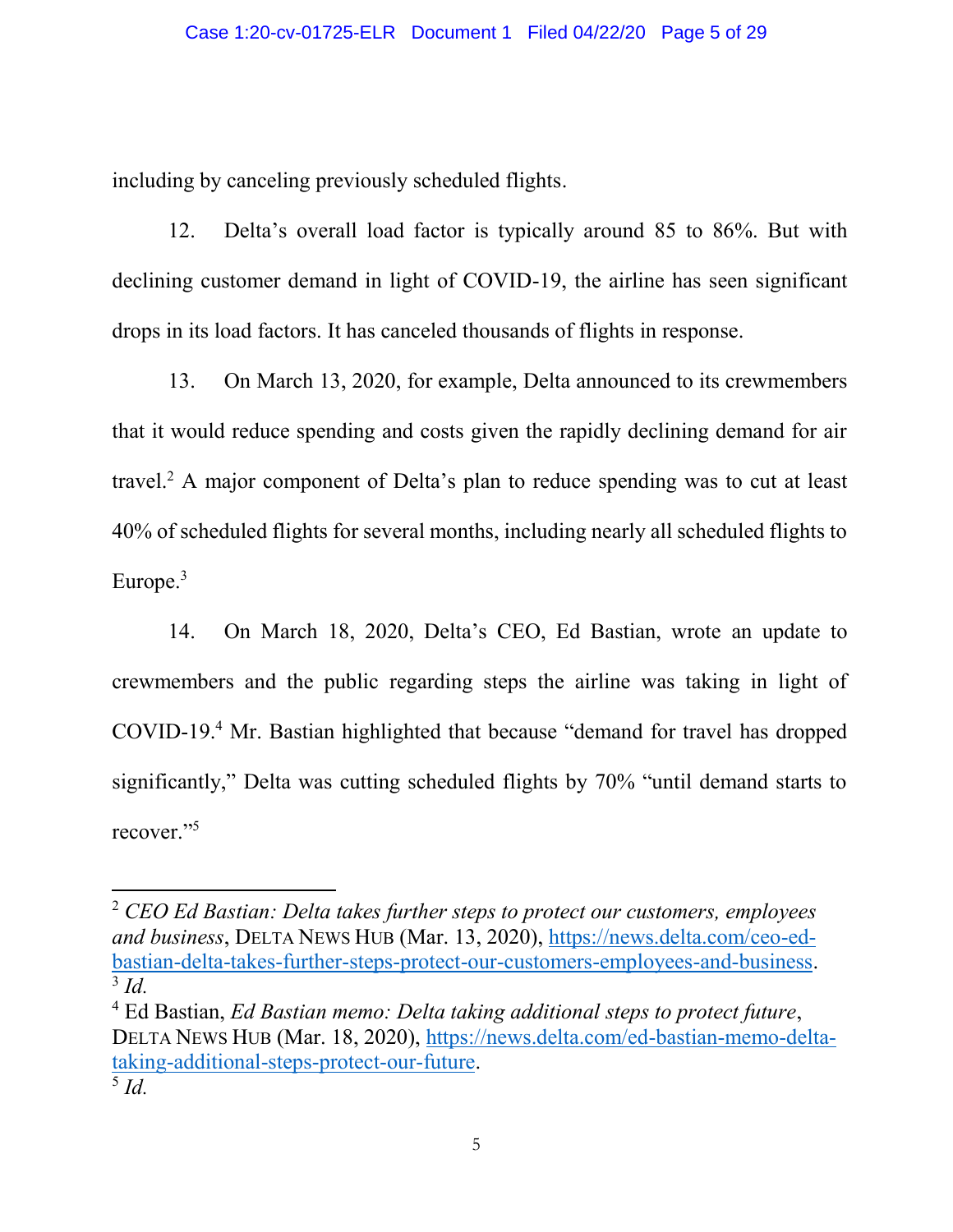15. By April 14, 2020, Delta had made further flight cuts, reducing its service by 80%.<sup>6</sup>

16. Delta needs to carefully plan flight routes and schedules to ensure that aircraft are available for scheduled departures from various airports within the airline's large network. Large scale cancellations, such as those made by Delta in light of declining demand related to COVID-19, must therefore be carefully planned well in advance of the scheduled flights.

17. Despite its self-imposed obligations to notify passengers of cancellations and other flight schedule changes within 30 minutes of becoming aware of such changes,7 Delta has been withholding cancellation notifications from customers for weeks after canceling the customers' flights. Delta is often waiting until a day or two before a canceled flight to notify customers that the airline has canceled the flight.

#### **Delta Offers Customers Credit Where Refunds Are Due**

18. When Delta cancels a flight, its uniform contracts with its passengers require the airline to either (1) rebook passengers on the next available flight to their

<sup>6</sup> Ed Bastian, *Ed Bastian memo: Protecting our future*, DELTA NEWS HUB (April

<sup>14, 2020),</sup> [https://news.delta.com/ed-bastian-memo-protecting-our-future.](https://news.delta.com/ed-bastian-memo-protecting-our-future) 7 *See* Delta Air Lines, *Customer Commitment*, § 2 (last updated April 17, 2020), [https://www.delta.com/us/en/legal/customer-commitment.](https://www.delta.com/us/en/legal/customer-commitment)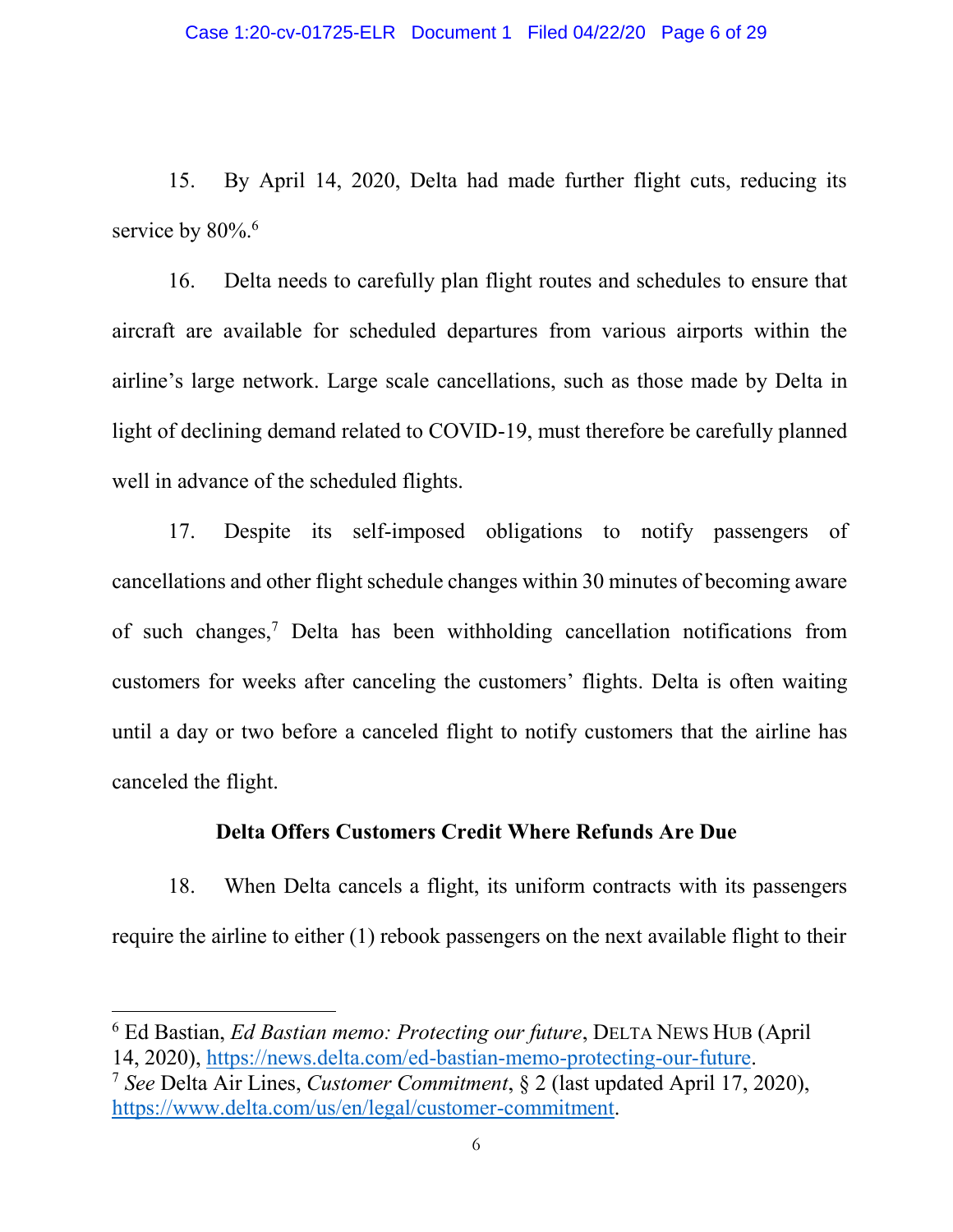destination; or (2) provide a full refund. The contract terms governing cancellations by the airline do not give Delta the option of providing customers with a "credit" for future travel on the airline instead of a refund.

19. Nevertheless, after canceling as many as 80% of its scheduled flights, Delta has offered many of its canceled passengers only two options: (1) rebook your flight to a route that the airline has not canceled, or (2) obtain travel credit.

20. Contrary to the terms of its contracts with its passengers, Delta's online Coronavirus Travel FAQs state: "In keeping with our longstanding policy, if Delta cancels or significantly delays a flight, you will first be rebooked on an alternate flight. If you choose to cancel your reservation, or if Delta cannot find an alternate flight and cancels the reservation for you, **you will be issued an eCredit** for the value of the ticket, which can be used toward future travel through May 31, 2022."<sup>8</sup> This announced policy is contrary to its contractual obligations, which require the airline to simply offer either (i) rebooking on the next available flight or (ii) a refund. Delta's contracts with its passengers make no mention of the possibility of a Delta credit for future travel, and such an offer is inconsistent with the promises Delta made to its

<sup>8</sup> Delta Air Lines, "Can I request a refund if my flight has been canceled or significantly delayed?", CORONAVIRUS TRAVEL UPDATES (last visited April 16, 2020), [https://www.delta.com/us/en/advisories/coronavirus-travel/overview,](https://www.delta.com/us/en/advisories/coronavirus-travel/overview) (emphasis added).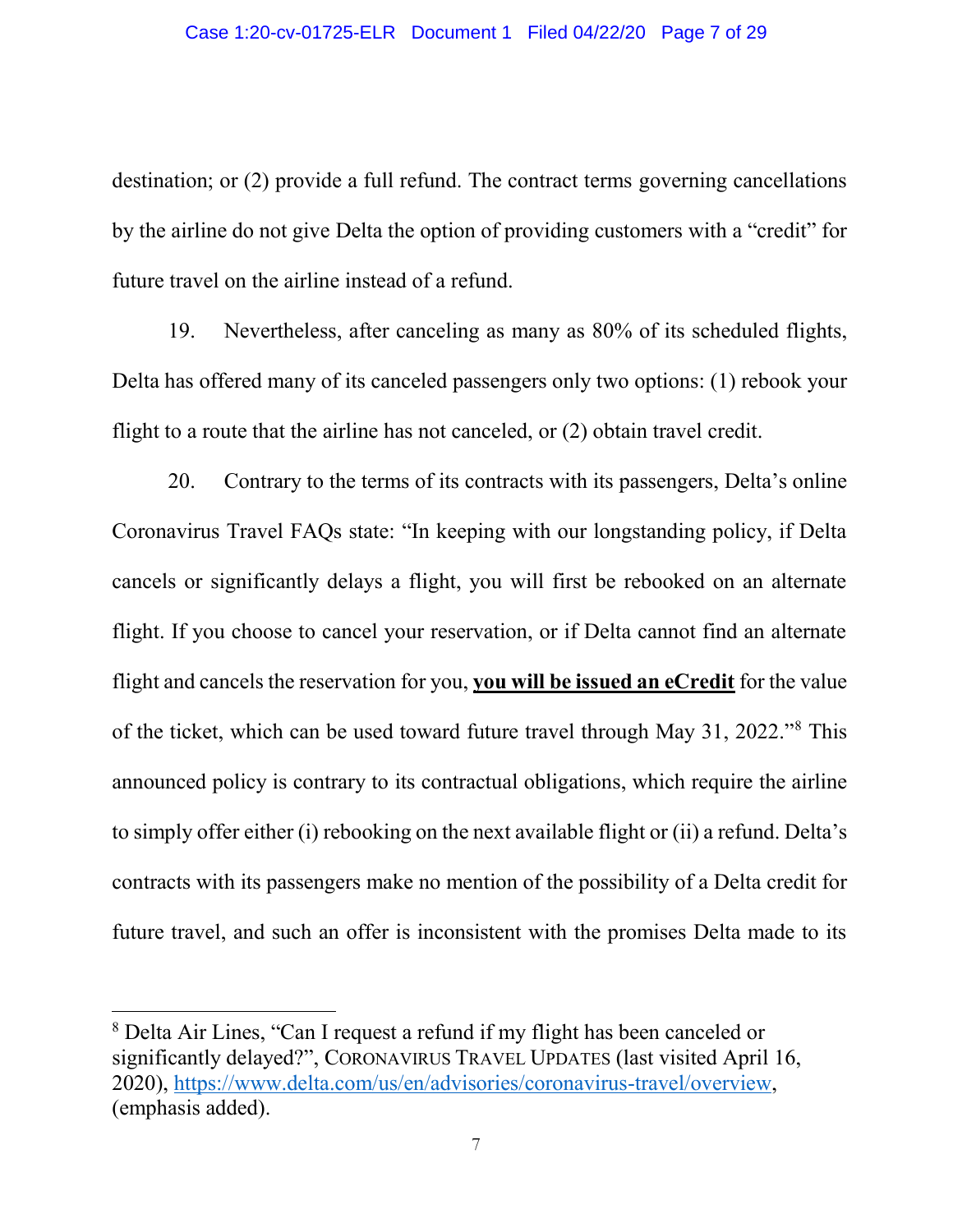customers.

 $\overline{a}$ 

21. Despite Delta's suggestionsin its public press releases and on its website that it is "[t]aking care of customers" by providing extended credits for canceled flights,<sup>9</sup> it is actually breaching its contracts with its customers who are entitled to refunds. Instead of following the terms of its contracts, Delta is unilaterally pushing eCredits on customers, making it impossible for many customers to request refunds, and denying refunds when legitimate requests are made.

22. While Delta is focused on taking any and all "self-help measures" it can to preserve its own cashflow, $10$  customers who are owed refunds after the airline failed to transport them to their destinations are suffering financially.

23. Delta is placing its concern for its own financial stability ahead of the significant economic impacts its consumers are facing in this unprecedented economic downturn. In just over one month, over 22 million people in the United

<sup>9</sup> *Flexibility in times of change: Delta extends ability to rebook coronavirusimpacted travel for up to 2 years*, Delta News Hub (April 3, 2020), [https://news.delta.com/flexibility-times-change-delta-extends-ability-rebook](https://news.delta.com/flexibility-times-change-delta-extends-ability-rebook-coronavirus-impacted-travel-2-years)[coronavirus-impacted-travel-2-years;](https://news.delta.com/flexibility-times-change-delta-extends-ability-rebook-coronavirus-impacted-travel-2-years) Ed Bastian, *Ed Bastian memo: Protecting our future*, DELTA NEWS HUB (April 14, 2020), [https://news.delta.com/ed-bastian](https://news.delta.com/ed-bastian-memo-protecting-our-future)[memo-protecting-our-future.](https://news.delta.com/ed-bastian-memo-protecting-our-future)

<sup>10</sup> Ed Bastian, *Ed Bastian memo: Delta taking additional steps to protect future*, DELTA NEWS HUB (Mar. 18, 2020), [https://news.delta.com/ed-bastian-memo-delta](https://news.delta.com/ed-bastian-memo-delta-taking-additional-steps-protect-our-future)[taking-additional-steps-protect-our-future.](https://news.delta.com/ed-bastian-memo-delta-taking-additional-steps-protect-our-future)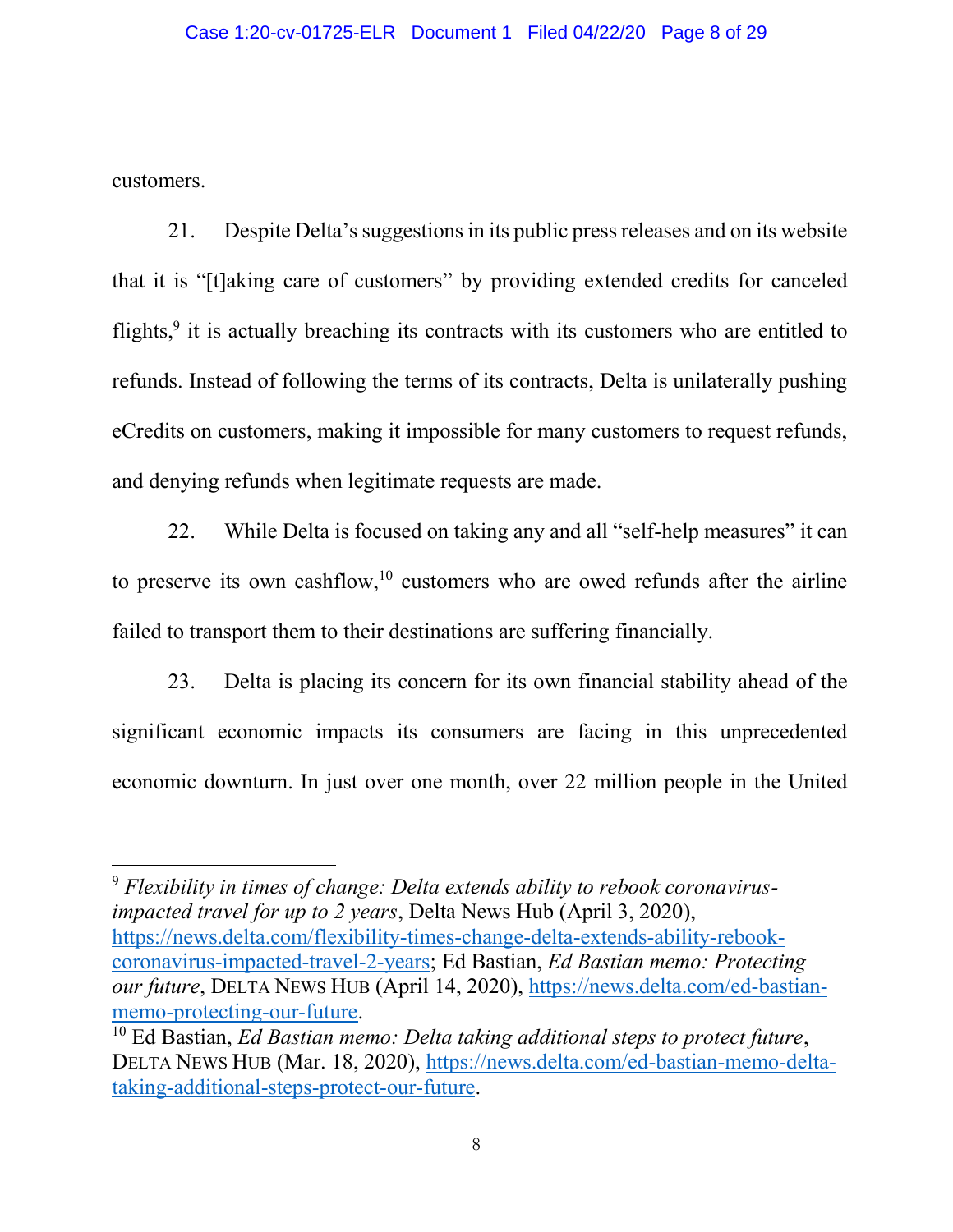States have applied for unemployment benefits, and the U.S. unemployment rate has climbed to over 20%—the worst it has been since the Great Depression. As many as one-third of the 40 million renters in the U.S. are unable to make their rent, and millions of people with home mortgages will likely face foreclosure. Meanwhile, Delta is currently slated to receive an influx of \$5.4 billion in government rescue funds, in the form of grants and loans that will likely be forgiven.<sup>11</sup> These government bailout funds are tied to the airline's commitment to provide a minimum level of service to airline customers, and yet, Delta is already failing to meet its commitments to existing customers who are owed refunds. Now more than ever, customers whose flights or reservations have been canceled by Delta need the prompt refunds to which they are entitled.

24. Since March 2020, Delta has made updates to its website to alert customers of its options to cancel and rebook their flights (*i.e.*, highlighting the policies for cancellations by the customer and directing customers to streamlined procedures to make such cancellations). But, despite the thousands of flights canceled *by the airline*, Delta has failed to include in these website updates clear statements of the policies and procedures for cases where the airline has canceled a

<sup>11</sup> Ed Bastian, *Ed Bastian memo: Protecting our future*, DELTA NEWS HUB (April 14, 2020), [https://news.delta.com/ed-bastian-memo-protecting-our-future.](https://news.delta.com/ed-bastian-memo-protecting-our-future)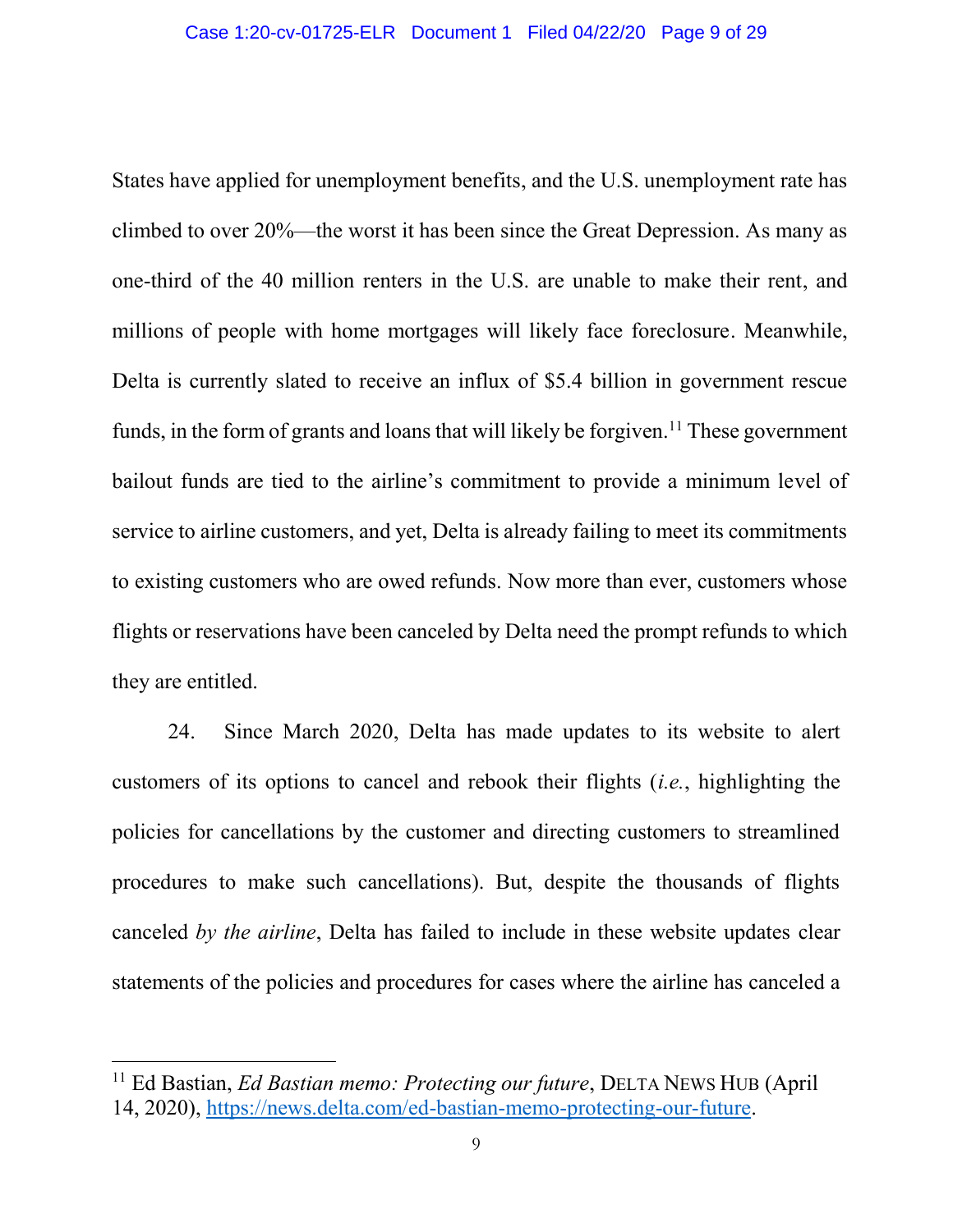customer's flight. Delta has similarly failed to highlight and provide ample resources to allow canceled passengers to request or obtain the refunds they are owed under the contracts. And, when customers finally reach a webpage or customer service representative regarding their options, they are met with Delta's misinformation about the refunds to which the customers are entitled.

25. In addition, even though Delta knows which flights it has decided to cancel days or weeks in advance of scheduled departures—Delta has failed to send prompt cancellation notifications to customers with reservations on the canceled flights.

26. As numerous customers complained about Delta and other airlines' recent practice of refusing to refund consumers for flights canceled by the airlines, the DOT issued an Enforcement Notice Regarding Refunds by Carriers Given the Unprecedented Impact of the COVID-19 Public Health Emergency on Air Travel ("DOT Notice"). The DOT Notice provides that the airlines must refund tickets if they cancel flights due to the novel coronavirus:

The U.S. Department of Transportation's Office of Aviation Enforcement and Proceedings (Aviation Enforcement Office), a unit within the Office of the General Counsel, is issuing this notice to remind the traveling public, and U.S. and foreign carriers, operating at least one aircraft having a seating capacity of 30 or more seats, that passengers should be *refunded promptly* when their scheduled flights are cancelled or significantly delayed. Airlines have long provided such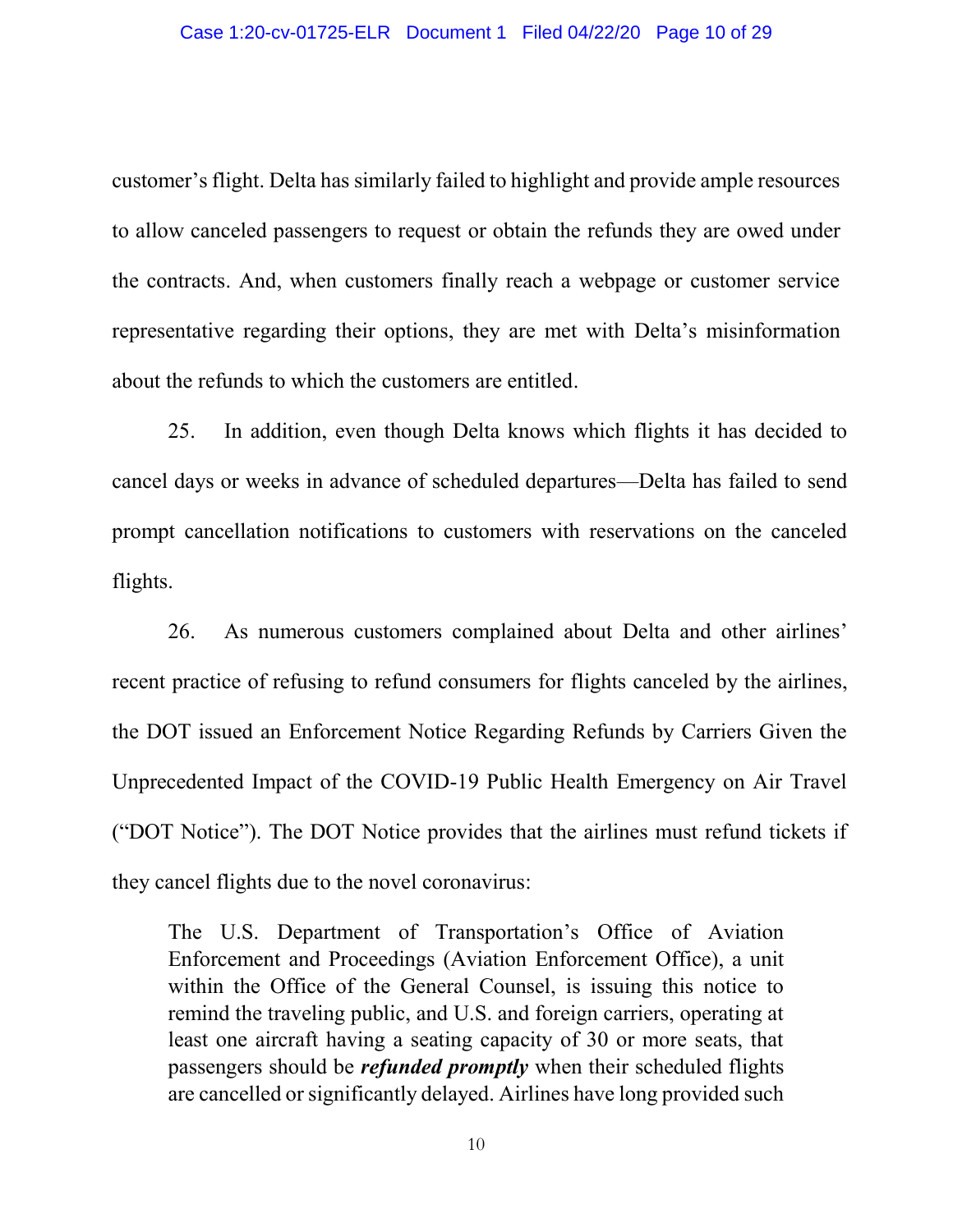refunds, including during periods when air travel has been disrupted on a large scale, such as the aftermath of the September 11, 2001 attacks, Hurricane Katrina, and presidentially declared natural disasters. Although the COVID-19 public health emergency has had an unprecedented impact on air travel, *the airlines' obligation to refund passengers for cancelled or significantly delayed flights remains unchanged.*

The Department is receiving an increasing number of complaints and inquiries from ticketed passengers, including many with nonrefundable tickets, who describe having been denied refunds for flights that were cancelled or significantly delayed. In many of these cases, the passengers stated that the carrier informed them that they would receive vouchers or credits for future travel. But many airlines are dramatically reducing their travel schedules in the wake of the COVID-19 public health emergency. As a result, passengers are left with cancelled or significantly delayed flights and vouchers and credits for future travel that are not readily usable.

Carriers have a longstanding obligation to provide a prompt refund to a ticketed passenger when the carrier cancels the passenger's flight or makes a significant change in the flight schedule and the passenger chooses not to accept the alternative offered by the carrier. The longstanding obligation of carriers to provide refunds for flights that carriers cancel or significantly delay does not cease when the flight disruptions are outside of the carrier's control (e.g., a result of government restrictions). The focus is not on whether the flight disruptions are within or outside the carrier's control, but rather on the fact that the cancellation is through no fault of the passenger. Accordingly, the Department continues to view any contract of carriage provision or airline policy that purports to deny refunds to passengers when the carrier cancels a flight, makes a significant schedule change,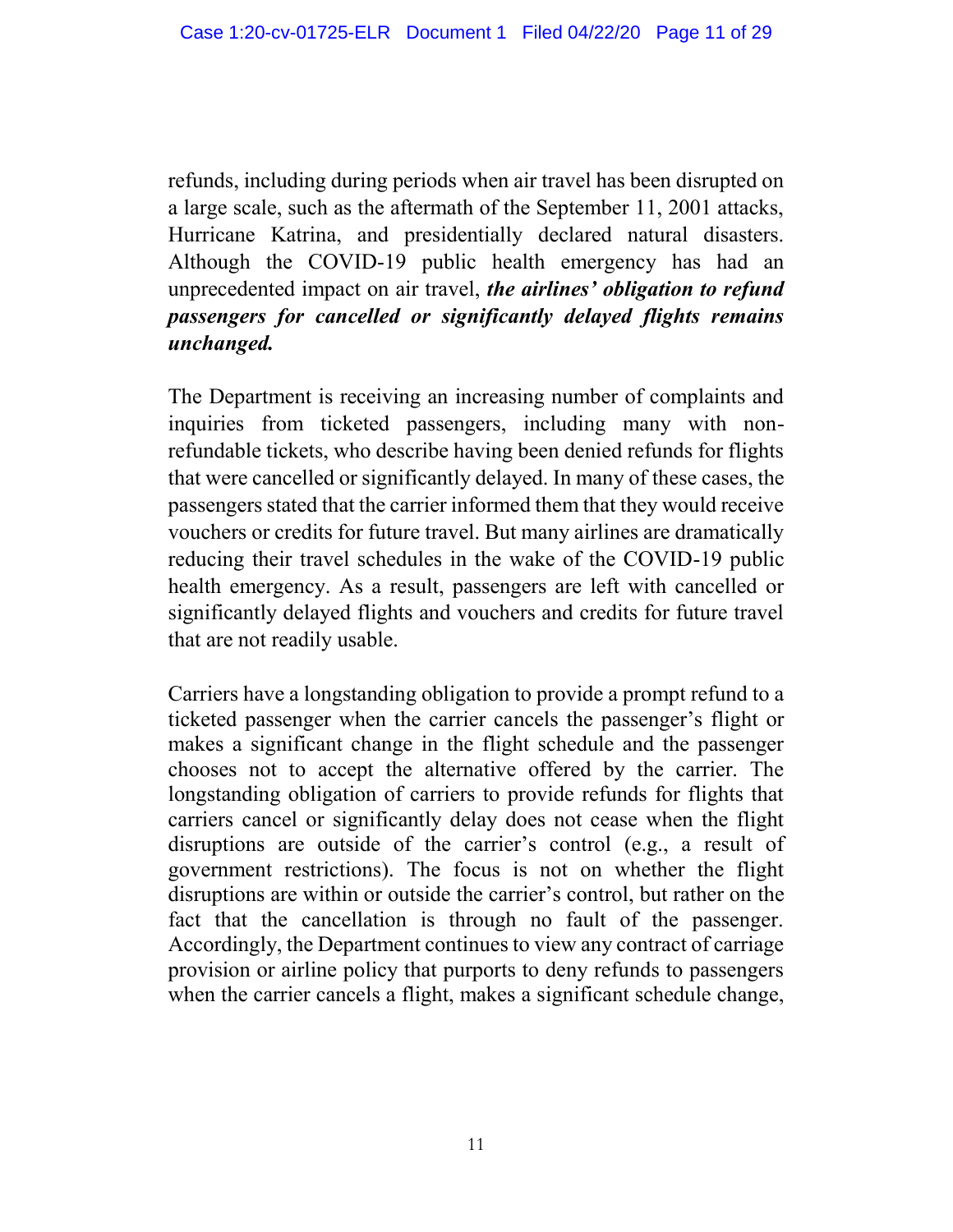or significantly delays a flight to be a violation of the carriers' obligation that could subject the carrier to an enforcement action.<sup>12</sup>

(emphasis added).

 $\overline{\phantom{a}}$ 

27. Thus, Delta's failure to provide prompt refunds for canceled flights violates not only its own contracts, but also federal law.

## **PARTIES, JURISDICTION, AND VENUE**

28. Plaintiff Angela Dusko is a Montana Citizen who resides in Lewis and Clark County, Montana.

29. Defendant Delta Air Lines, Inc. is a Delaware for-profit corporation with its principal place of business located at 1030 Delta Blvd., Atlanta, Georgia. It may be served via its registered agent, Corporate Service Company, whose address is 40 Technology Parkway South, Suite 300, Norcross, GA 30092, USA.

30. This Court has subject matter jurisdiction pursuant to the Class Action Fairness Act of 2005 ("CAFA"), 28 U.S.C. § 1332(d). The amount in controversy exceeds the sum of \$5,000,000 exclusive of interest and costs, there are more than 100 putative class members, and minimal diversity exists because many putative

<sup>12</sup> U.S. Dep't of Transportation, Enforcement Notice Regarding Refunds by Carriers given the Unprecedented Impact of the COVID-19 Public Health Emergency on Air Travel (Apr. 3, 2020), [https://www.transportation.gov/sites/dot.gov/files/2020-](https://www.transportation.gov/sites/dot.gov/files/2020-04/Enforcement%20Notice%20Final%20April%203%202020_0.pdf) [04/Enforcement%20Notice%20Final%20April%203%202020\\_0.pdf.](https://www.transportation.gov/sites/dot.gov/files/2020-04/Enforcement%20Notice%20Final%20April%203%202020_0.pdf)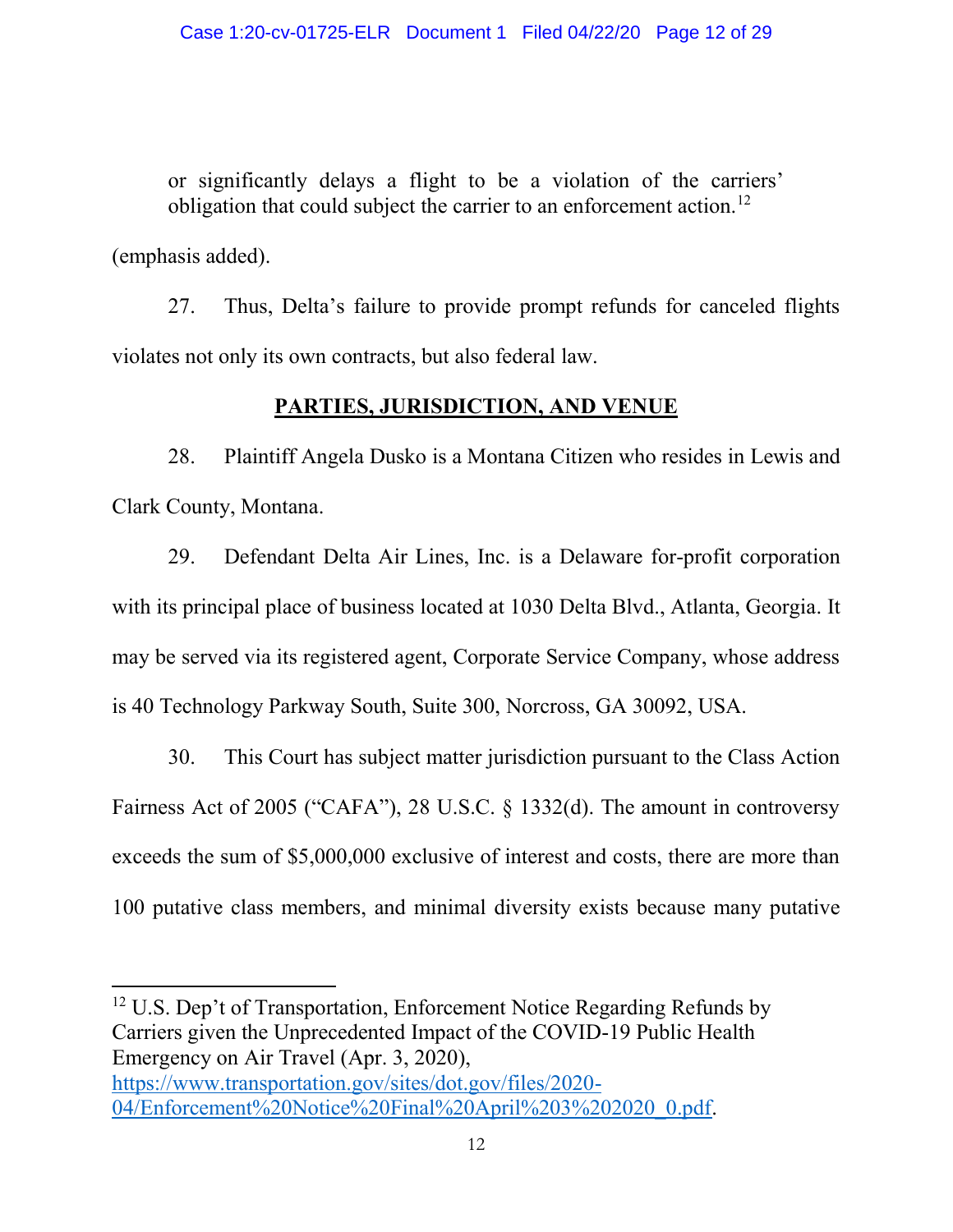class members are citizens of a different state than Defendant.

31. Venue is proper in this Court pursuant to 28 U.S.C. §1391, because Delta maintains its principal place of business in this District. Delta operates its largest hub for domestic and international flights at Hartsfield-Jackson International Airport, which is located in this District. In addition, a substantial part of the events giving rise to the claims asserted herein—including Delta's decisions and actions relating to its new refund policy in light of COVID-19—occurred in this District.

#### **GENERAL ALLEGATIONS**

#### **Delta's Contracts**

32. Delta's Contract of Carriage applies to all tickets "for travel on Delta." One Contract of Carriage applies for international flights, *see* **Delta International Contract of Carriage, attached as Exhibit A,** and another applies for domestic flights within the United States, *see* **Delta Domestic Contract of Carriage, attached as Exhibit B.** Delta drafted both the International and Domestic Contracts of Carriage (together, the "Contracts"). The terms of both Contracts, as relevant here, are materially the same.

33. In addition to applying to all flights operated by Delta, the Contracts also apply to flights operated by carriers operating under the name Delta Connection or Delta Shuttle, and to codeshare flights where Delta markets the flights of another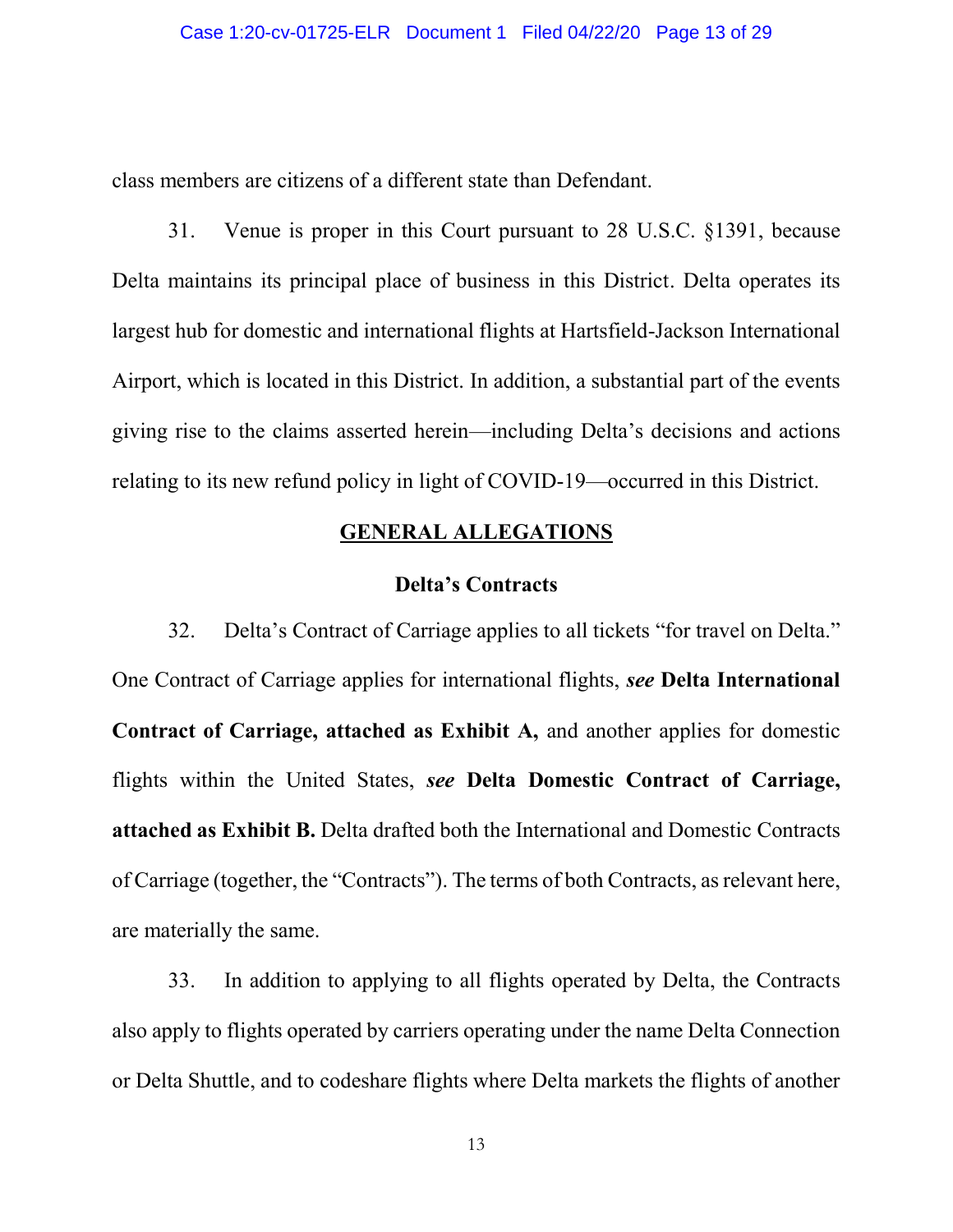carrier pursuant to a codeshare agreement. Ex. A, Rule 1(A); Ex. B, Rule 1(A).

34. Delta's Contracts provide: "If there is a flight cancellation, diversion, delay of greater than 90 minutes, or that will cause a passenger to miss connections, Delta will (at passenger's request) cancel the remaining ticket and refund the unused portion of the ticket and unused ancillary fees in the original form of payment in accordance with [the Contract's Refunds Rule]. If the passenger does not request cancellation and refund of the remaining portion of the ticket, Delta will transport the passenger to the destination on Delta's next flight on which seats are available in the class of service originally purchased." Ex. A, Rule 20(A), Ex. B, Rule 19(A).

35. The Refunds Rule—Rule 23(A) of the International Contract and Rule

22(A) of the Domestic Contract—deals with "Involuntary Refunds," and provides:

If a refund is required because of Delta's failure to operate on schedule or refusal to transport (except as a result of passenger's failure to comply with the contract of carriage), the following refund will be made directly to you:

- 1) If no portion of the ticket has been used, the refund will be an amount equal to the fare paid.
- 2) If a portion of the ticket has been used and termination (interruption) occurs:
	- a) At A Fare Breakpoint The refund will be an amount equal to the fare paid for the unused transportation from the point of termination (interruption) to the destination or next Stopover point named on the ticket, or to a point at which transportation is to be resumed. . . ."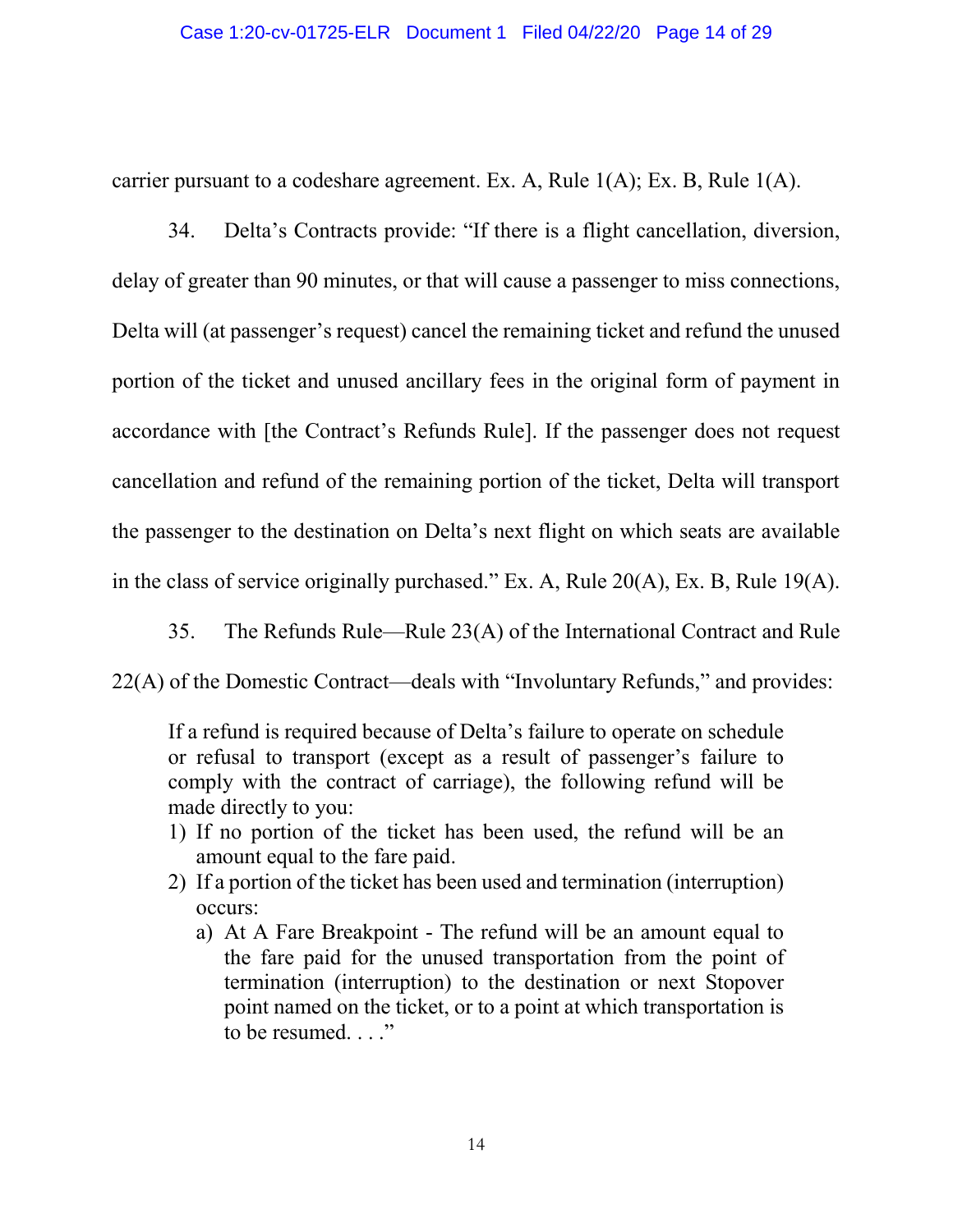36. The Refunds Rule further provides that "Tickets paid by credit card will be refunded to the credit card account used to purchase the ticket, typically within seven business days of Delta's initial receipt of refund request." Ex. A, Rule  $23(D)(1)$ ; Ex. B, Rule  $22(D)(1)$ . The Refunds Rule goes on to describe how tickets purchased by other methods will be refunded. Put simply, a refund, as described in the Contracts, is a refund to the original form of payment (or by check, in the case of a cash payment). Ex. A, Rule 23(D), Ex. B, Rule 22(D).

37. Delta's Legal Notices section of its website explains that even in cases where a flight delay or cancellation is "due to circumstances beyond [Delta's] control," Delta's liability to the customer under the Contracts is "to refund [the customer's] ticket price."<sup>13</sup>

38. Despite the clear terms of its Contracts, Delta has failed to provide customers with refunds for flights that the airline canceled and has instead attempted to force customers to accept credits instead of refunds, going so far as to deny explicit refund requests.

39. Delta is breaching the cancellation and refund provisions of its Contracts on a widespread basis. The current posted policy regarding flight changes

 $13$  Delta Air Lines, Legal Notices – Liability for Delay or Cancellation (last updated Jan. 1, 2020), [https://www.delta.com/us/en/legal/notices/overview.](https://www.delta.com/us/en/legal/notices/overview)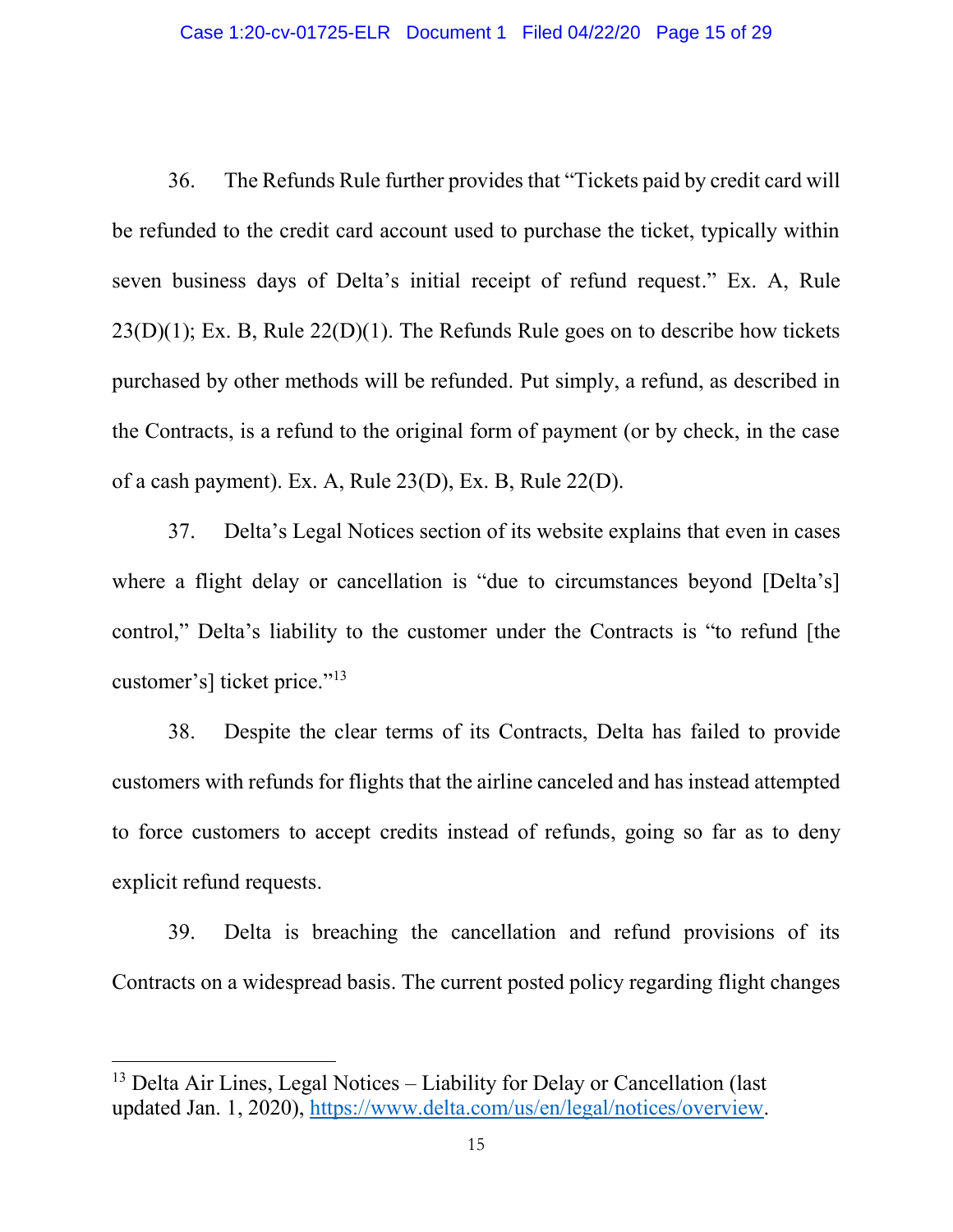and refunds on Delta's website, for example, makes clear that Delta is failing to adhere to the terms of its Contracts as a policy. Specifically, Delta's customer-facing refunds and cancellations page states: "If there is a flight cancellation or significant delay, you will be rebooked on an alternative flight or your ticket will be converted to an eCredit for future Delta travel. However, *in some instances*, you may be entitled to request a refund of any unused portion of your non-refundable ticket."<sup>14</sup>

40. Passengers whose flights have been canceled or significantly delayed (i.e., by more than 90 minutes), are entitled to refunds as a rule under the Contracts not just "in some instances." Further, none of the applicable terms of Delta's Contracts of Carriage makes any mention of providing the customer an "eCredit" for future travel in cases where Delta cancels a flight or otherwise fails to operate a scheduled flight. Rather, the Contracts clearly provide only for a prompt refund or reaccommodation on the next available flight to the customer's destination. A credit or voucher for future travel on Delta is not a refund under the terms of the Contracts.

#### **Delta Fails to Refund Ms. Dusko after Canceling Her Flight**

41. On or about December 11, 2019, Plaintiff and her husband purchased four roundtrip tickets for Plaintiff and her family for travel from Helena, Montana,

<sup>&</sup>lt;sup>14</sup> Delta Air Lines, Change or Refund Flight (last visited April 16, 2020), <https://www.delta.com/us/en/change-cancel/cancel-flight> (emphasis added).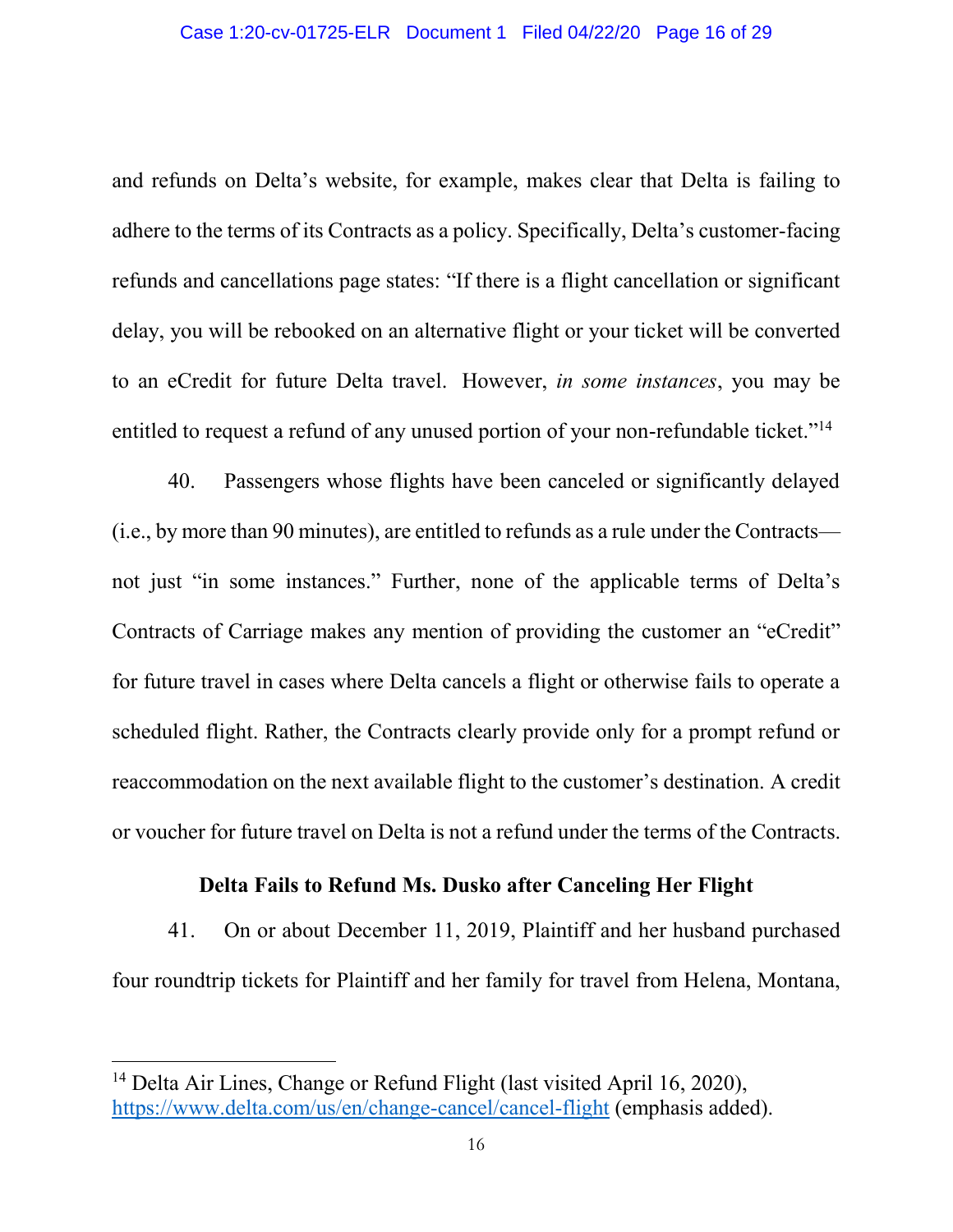to Cancun, Mexico, on March 27, 2020, and return travel on April 3, 2020. Plaintiff purchased the flights directly from Delta's website and paid cash fares totaling \$2783.24, using a joint credit card she shares with her husband.

42. On March 25, 2020, Plaintiff received an email notification from Delta that her outbound flight to Cancun had been canceled by the airline. The email notification also stated that Delta was currently attempting to rebook Plaintiff and her family on another flight and would notify her again once a rebooking was completed. The email also provided a link to [http://www.delta.com/rebook,](http://www.delta.com/rebook) to allow Plaintiff to take "more immediate action" by selecting her own rebooking option. Neither the flight cancellation email nor the links therein included any mention of Plaintiff's right to a refund under the Contract.

43. On March 26, 2020, Plaintiff received a second email from Delta that notified her that the airline had rebooked Plaintiff and her family onto a flight scheduled to depart on March 28, 2020— a day after her ticketed departure.

44. After receiving the cancellation and rebooking notifications, Plaintiff called Delta's customer service hotline to inform Delta that she and her family did not want to be rebooked onto the March 28, 2020 flight and instead would like a full refund for all four round-trip tickets given the airline's cancellation.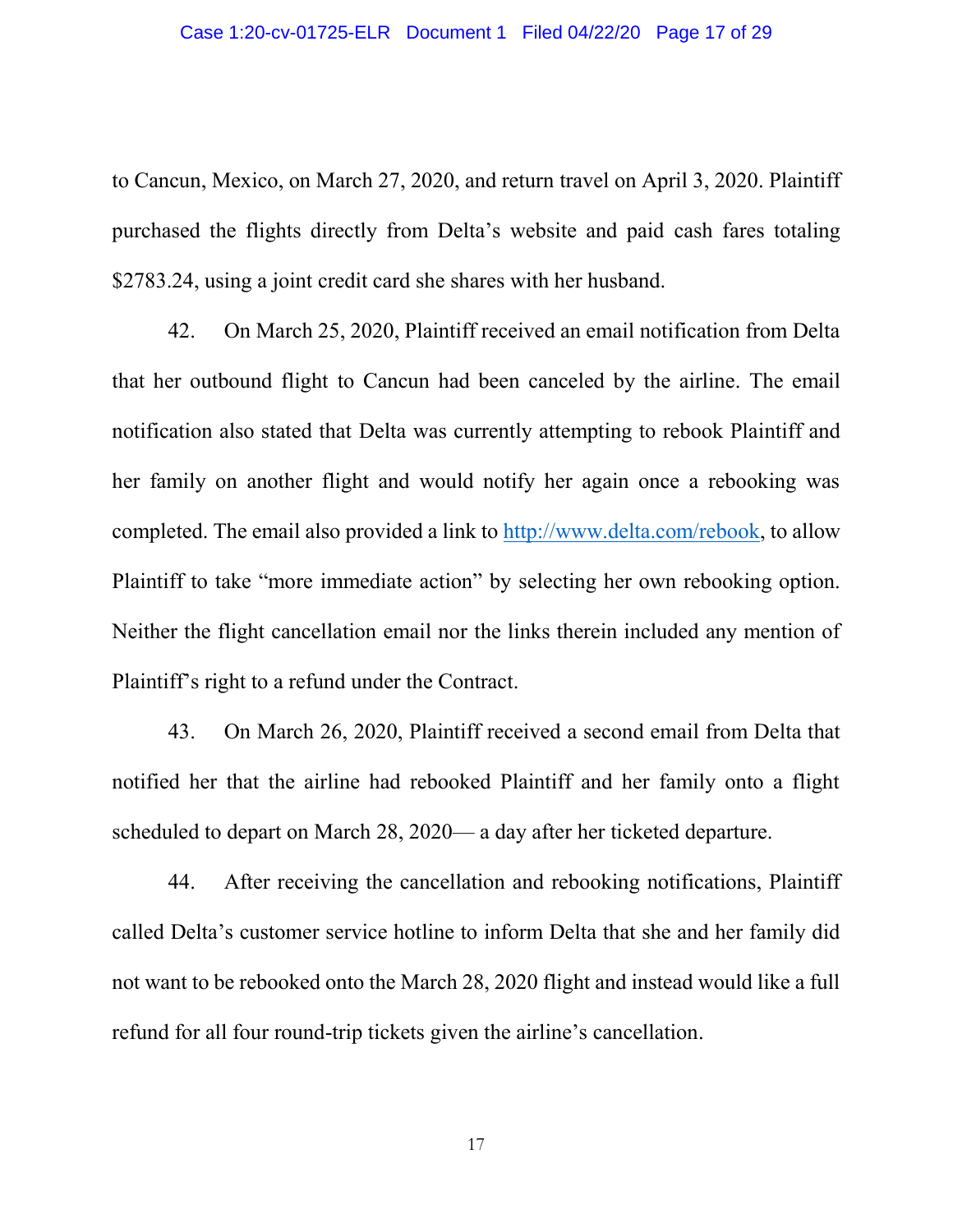45. Delta's customer service representative denied Ms. Dusko's request for a full refund. Delta customer service instead explained to Plaintiff that, if they chose not to take the rebooked flight on March 28, 2020, Plaintiff and her family were entitled only to flight vouchers for travel on Delta within a 12-month validity period, not a full refund.

46. In sum, despite the fact that Plaintiff and her family could not take the flight Plaintiff booked because Delta canceled it, Delta failed to provide a refund to Plaintiff and, instead, only offered Plaintiff rebooking or a voucher for use on a future Delta flight.

## **CLASS ACTION ALLEGATIONS**

47. Pursuant to N.D. Ga. LR 23.1(A)(2)(a) and (b), Plaintiff brings her claims as a class action under Fed. R. Civ. P. 23(a),  $(b)(1)$ ,  $(b)(2)$  and  $(b)(3)$ , on behalf of herself and all others similarly situated. and Plaintiff seeks certification of the following nationwide Class:

All persons in the United States who purchased tickets for travel on a Delta Air Lines, Delta Connection, or Delta Shuttle flight scheduled to operate from March 1, 2020 through the date of a class certification order, whose flight(s) were canceled by the airline, and who were not provided a refund. ("Class" or "Proposed Class").

48. Excluded from the Class are Defendant, any entity in which Defendant has a controlling interest, and Defendant's officers, directors, legal representatives,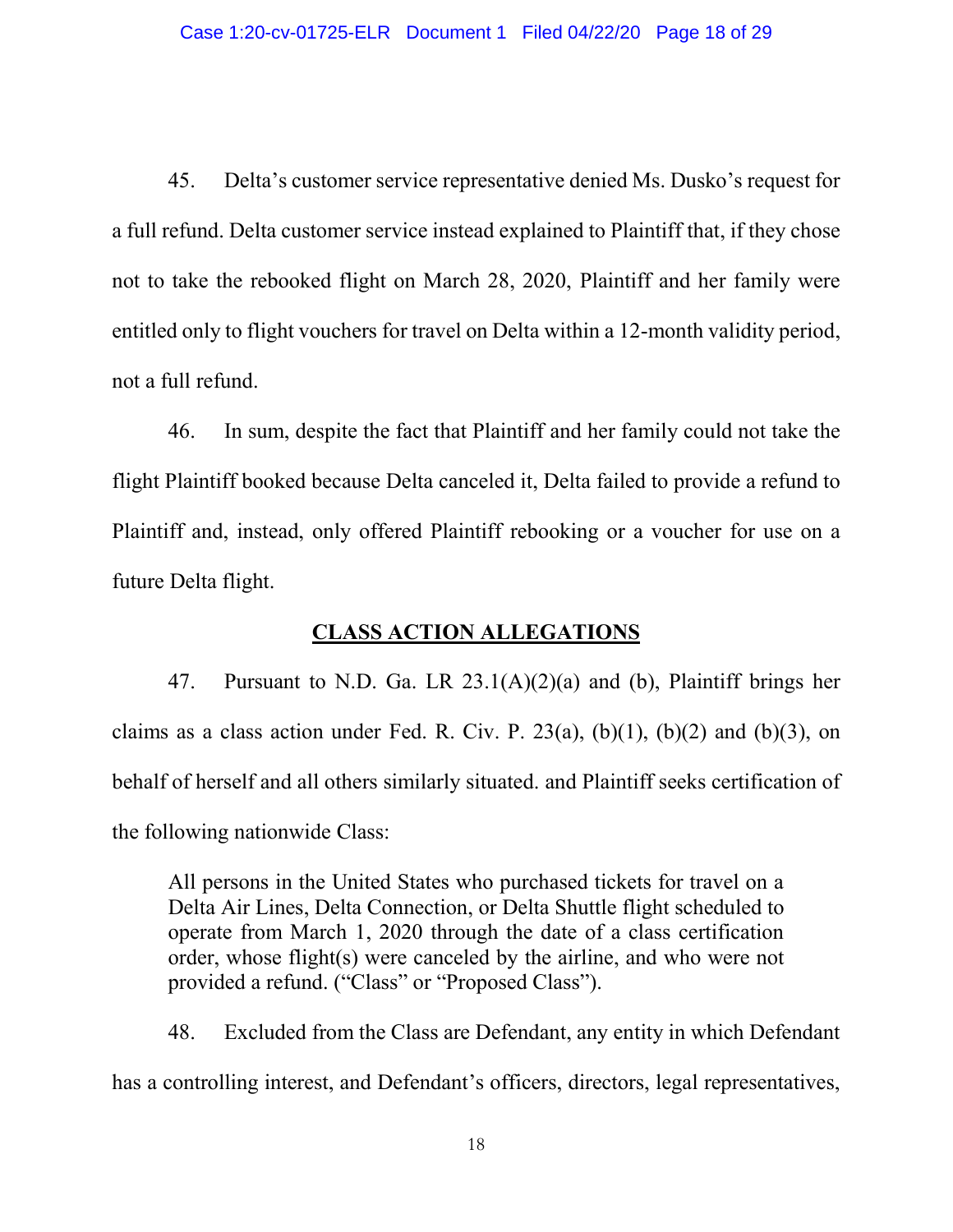successors, subsidiaries, and assigns. Also excluded from the Class are any judicial officer presiding over this matter, members of their immediate family, and members of their judicial staff, and any Judge sitting in the presiding court system who may hear an appeal of any judgment entered. Also excluded from the Class is any person who was reaccommodated and transported to their ticketed destination by Defendant or its agents on the next available flight and within a reasonable time of the original ticketed departure time.

49. Plaintiff reserves the right to amend or modify the Class definition with greater specificity or division after having had an opportunity to conduct discovery.

50. The Class meet the criteria for certification under Rule 23(a), (b)(1),  $(b)(2)$ ,  $(b)(3)$  and  $(c)(4)$ .

51. **Risk of Inconsistent or Varying Adjudications. Fed. R. Civ. P. 23(b)(1).** As the proposed class members include thousands of persons across all 50 states, there is significant risk of inconsistent or varying adjudications with respect to individual class members that would establish incompatible standards of conduct for the Defendant. For example, declaratory relief may be entered in multiple cases, but the ordered relief may vary, causing Defendant to have to choose the court order with which they will comply.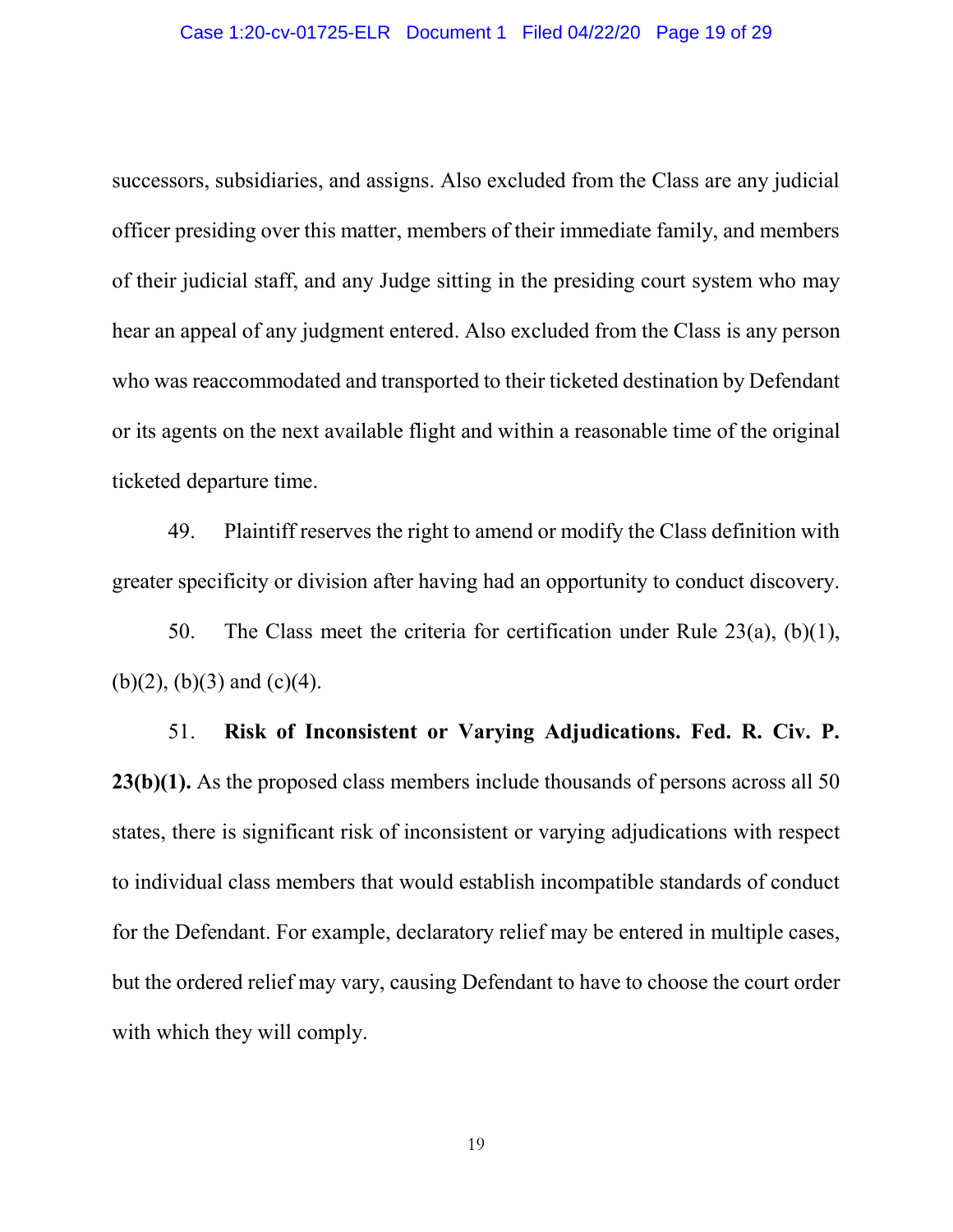52. **Numerosity. Fed. R. Civ. P. 23(a)(1).** Consistent with Rule 23(a)(1), the members of the Class are so numerous and geographically dispersed that the joinder of all members is impractical. Under N.D.Ga. LR 23.1(A)(2)(b) the Plaintiff states that the exact number of class members is unknown to Plaintiff at this time but may be ascertained through Defendant's records. Based on the large number of flights canceled by Defendant, and the credit-not-refund policies posted on Defendant's websites, the Class likely comprises tens of thousands if not hundreds of thousands of members geographically dispersed throughout the United States. Affected consumers' names and addresses are available from Defendant's records, and class members may be notified of the pendency of this action by recognized, court-approved notice dissemination methods, which may include electronic mail, U.S. Mail, internet notice, and/or published notice.

53. **Predominance of Common Issues. Fed. R. Civ. P. 23(a)(2) and (b)(3).** Consistent with Rule  $23(a)(2)$  and with  $23(b)(3)$ 's commonality and predominance requirements, and pursuant to N.D.Ga. L.R. 23.1(A)(2)(d), Plaintiff states that this action involves common questions of law and fact that predominate over any questions affecting individual class members. Delta entered into uniform Contracts of Carriage with customers, and Delta breached those contracts pursuant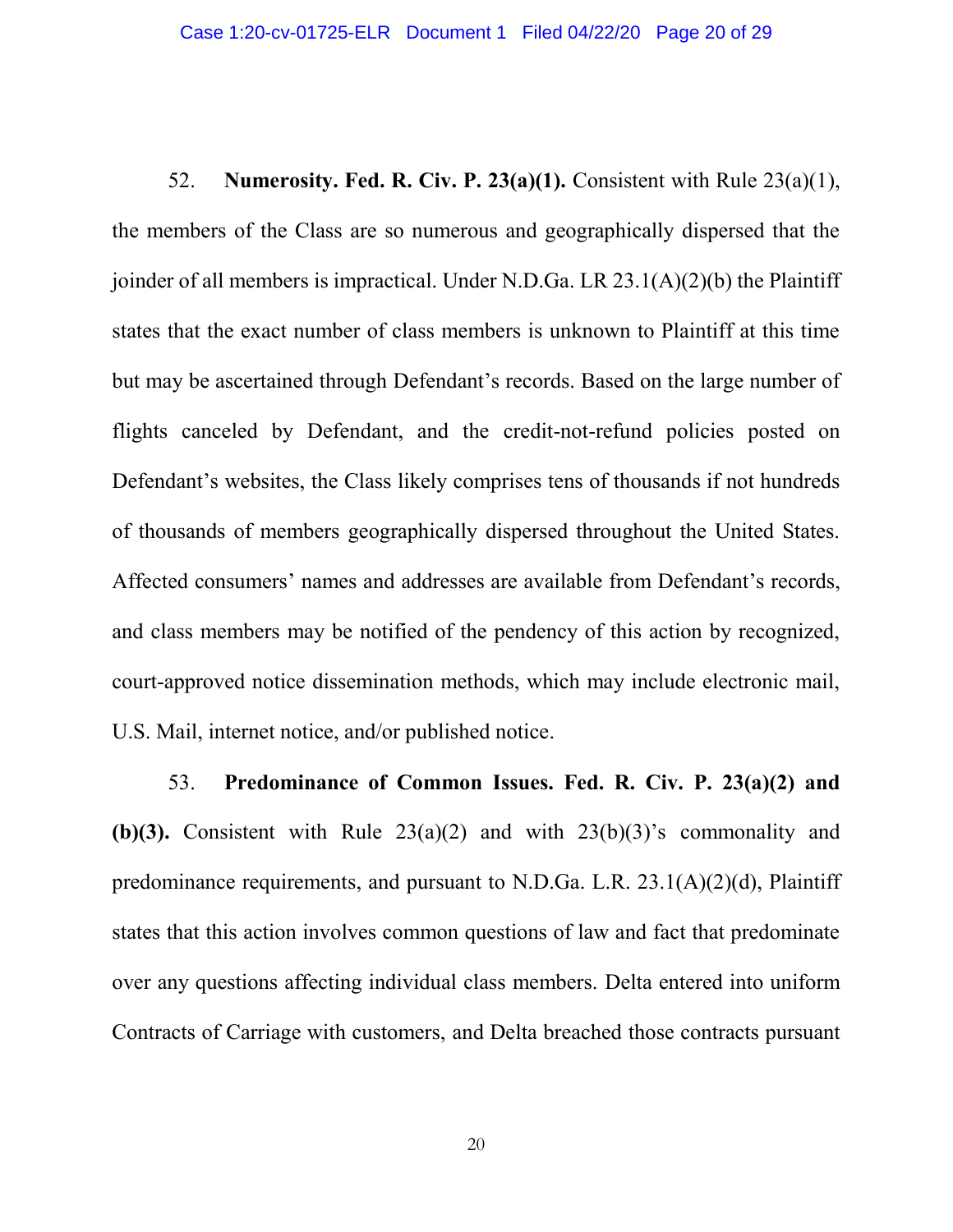to uniform policies applicable to customers whose flights were canceled by the airline. Common questions of law and fact include:

- a. Whether Defendant's conduct breaches its Contracts of Carriage;
- b. Whether Defendant is required to give a refund, rather than credit on a future flight when they cancel a flight and cannot reaccommodate the passengers within a reasonable time of the original flight schedule;
- c. Whether Plaintiff and members of the Class are entitled to damages, costs, or attorneys' fees from Defendant; and

d. Whether Plaintiff and members of the Class are entitled to compensatory damages.

54. **Typicality. Fed. R. Civ. P. 23(a)(3).** Plaintiff's claims are typical of other Class members' claims because Plaintiff and members of the Class were subjected to the same unlawful conduct and damaged in the same way. Defendant's conduct that gave rise to the claims of Plaintiff and other Class members (*i.e.*, canceling flights without giving refunds in breach of Delta's Contracts of Carriage, as applicable) is the same for all members of the Class.

55. **Adequacy. Fed. R. Civ. P. 23(a)(4).** Consistent with Rule 23(a)(4) and N.D.Ga. LR 23.1(A)(2)(c), Plaintiff is an adequate representative of the Class because Plaintiff is a member of the Class and is committed to pursuing this matter against Defendant to obtain relief for the Class. Plaintiff has no conflicts of interest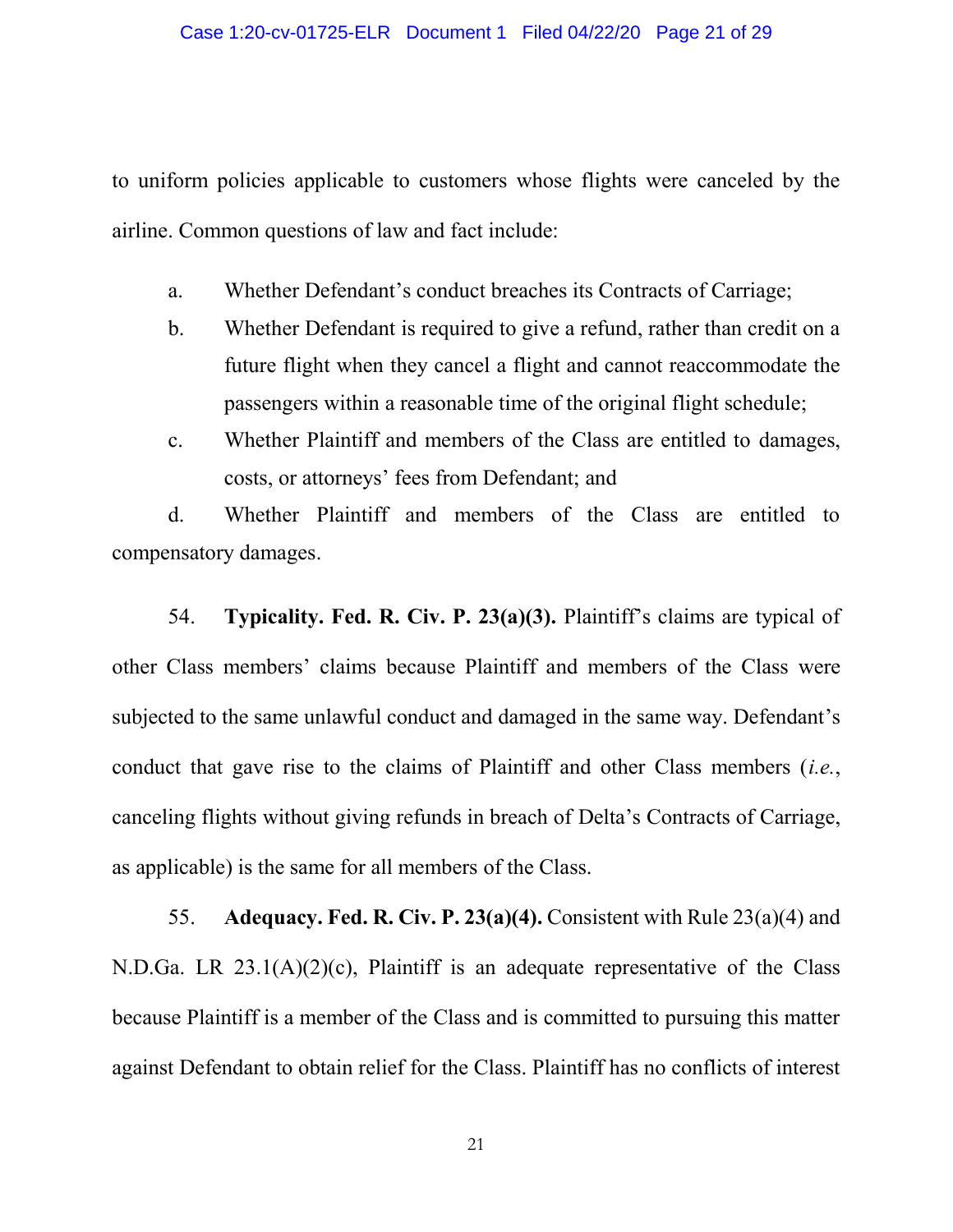with the Class. Plaintiff's counsel are competent and experienced in litigating class actions, including extensive experience in litigating consumer claims. Plaintiff intends to vigorously prosecute this case and will fairly and adequately protect the interests of the Class.

56. **Superiority. Fed. R. Civ. P. 23(b)(3).** Consistent with Rule 23(b)(3) and N.D.Ga. LR  $23.1(A)(2)(e)$ , a class action is superior to any other available means for the fair and efficient adjudication of this controversy, and no unusual difficulties are likely to be encountered in the management of this class action. The purpose of the class action mechanism is to permit litigation against wrongdoers even when damages to individual plaintiffs and class members may not be sufficient to justify individual litigation. Here, the damages suffered by Plaintiff and the Class members are relatively small compared to the burden and expense required to individually litigate their claims against Defendant, and thus, individual litigation to redress Defendant's wrongful conduct would be impracticable. Individual litigation by each Class member would also strain the court system. Moreover, individual litigation creates the potential for inconsistent or contradictory judgments and increases the delay and expense to all parties and the court system. By contrast, the class action device presents far fewer management difficulties and provides the benefits of a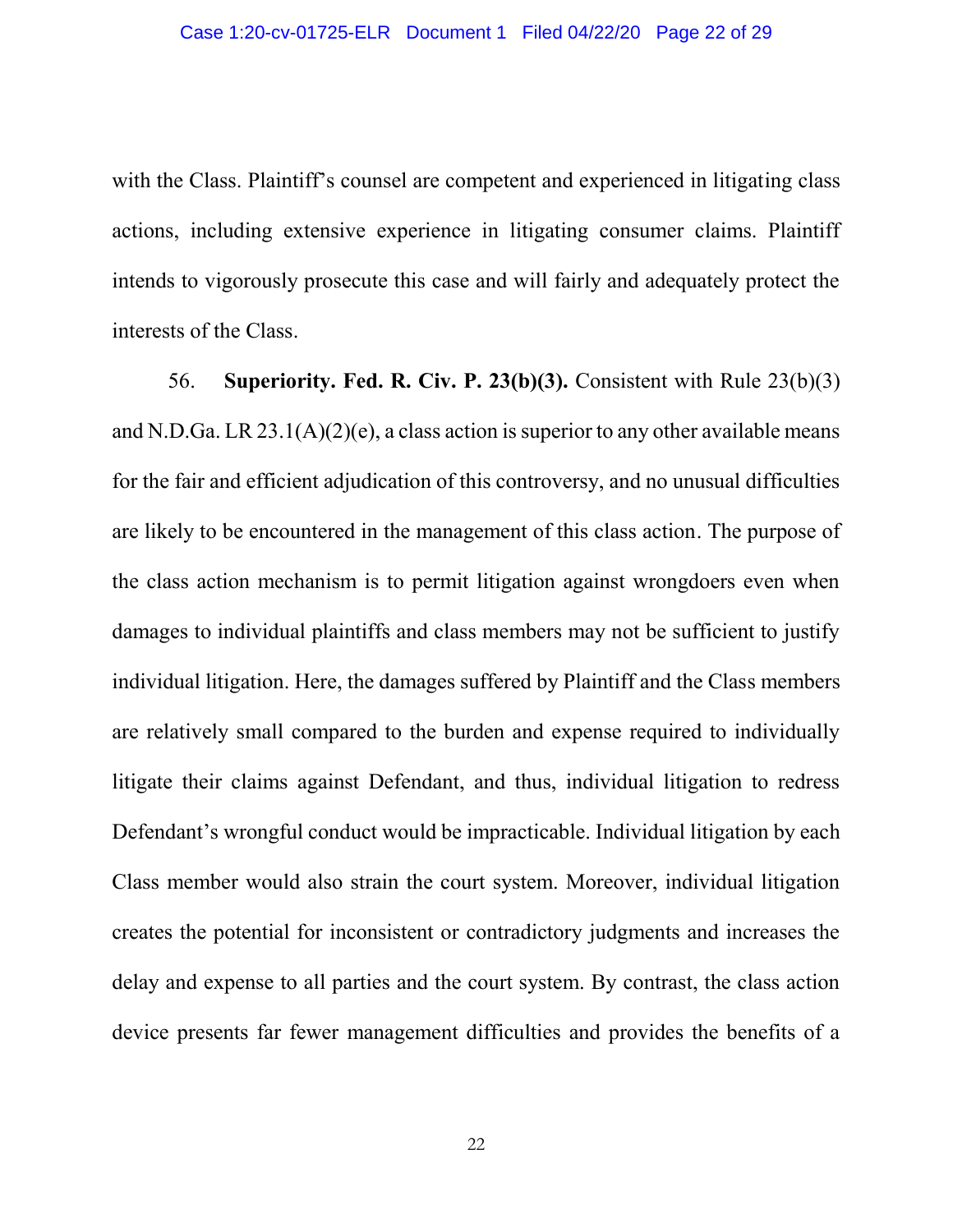single adjudication, economies of scale, and comprehensive supervision by a single court.

57. **Declaratory Relief.** Class certification is also appropriate under Rule 23(b)(2) and (c). Defendant, through its uniform conduct, acted or refused to act on grounds generally applicable to the Class as a whole, making injunctive and declaratory relief appropriate to the Class as a whole. Moreover, Defendant continuesto offer credits instead of refunds to Plaintiff and Class members for flights that they cancel, thus making declaratory relief a live issue and appropriate to the Class as a whole.

58. Pursuant to N.D.Ga. LR 23.1(A)(2)(f), Plaintiff alleges that, based on Defendant's cancellation of thousands of flights governed by standard contracts and Defendant's enactment and application of uniform policies to only offer credits where refunds are due, the total claims of individual Class Members in this action exceed \$5,000,000.00 in the aggregate, exclusive of interest and costs.

## **COUNT I - BREACH OF CONTRACT (brought by Plaintiff on behalf of herself and the Proposed Class)**

59. Plaintiff realleges and reincorporates the allegations in paragraphs 1 through 58 above as if fully set forth herein.

60. This claim for breach of contract damages or, in the alternative, specific performance of the contract's refund terms, is based on Delta's breaches of its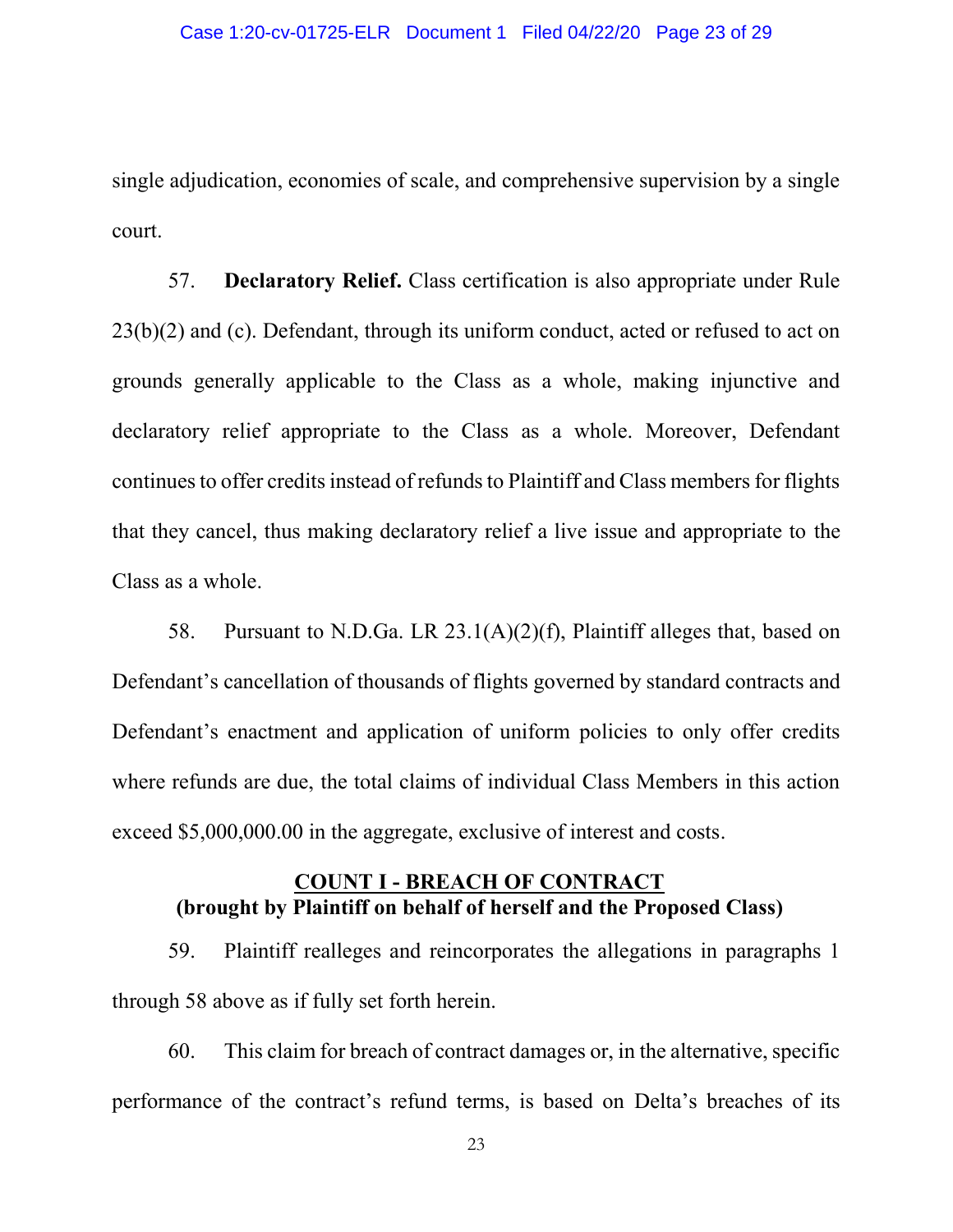uniform Contracts of Carriage ("Contracts").

61. Plaintiff, along with all putative class members, entered into a Contract with Delta for the provision of air travel in exchange for payment. These Contracts were drafted by Delta.

62. Plaintiff, and all putative members of the Class performed under the Contracts, specifically, by tendering payment for tickets on Delta flights or flights marketed by Delta and operated by its codeshare partners, and by complying with all conditions precedent under the Contracts.

63. Due to Delta's cancellation of their flights, Plaintiff, and all putative class members cannot use their airline tickets through no fault of their own and they are not getting the benefit of their bargain with Delta.

64. Under the terms of the Contracts of Carriage drafted by Delta, Plaintiff and putative class members are entitled to refunds because Delta canceled their flights and did not reaccommodate the customers on the next available flight. Ex. A, Rule 20(A), Ex. B, Rule 19(A). By failing to provide refunds, Delta has breached its Contracts of Carriage.

65. Delta has further breached its Contracts of Carriage by attempting to force passengers into accepting travel credits rather than promptly providing refunds for canceled tickets to the original form of payment. Ex. A, Rule 23(D)(1); Ex. B,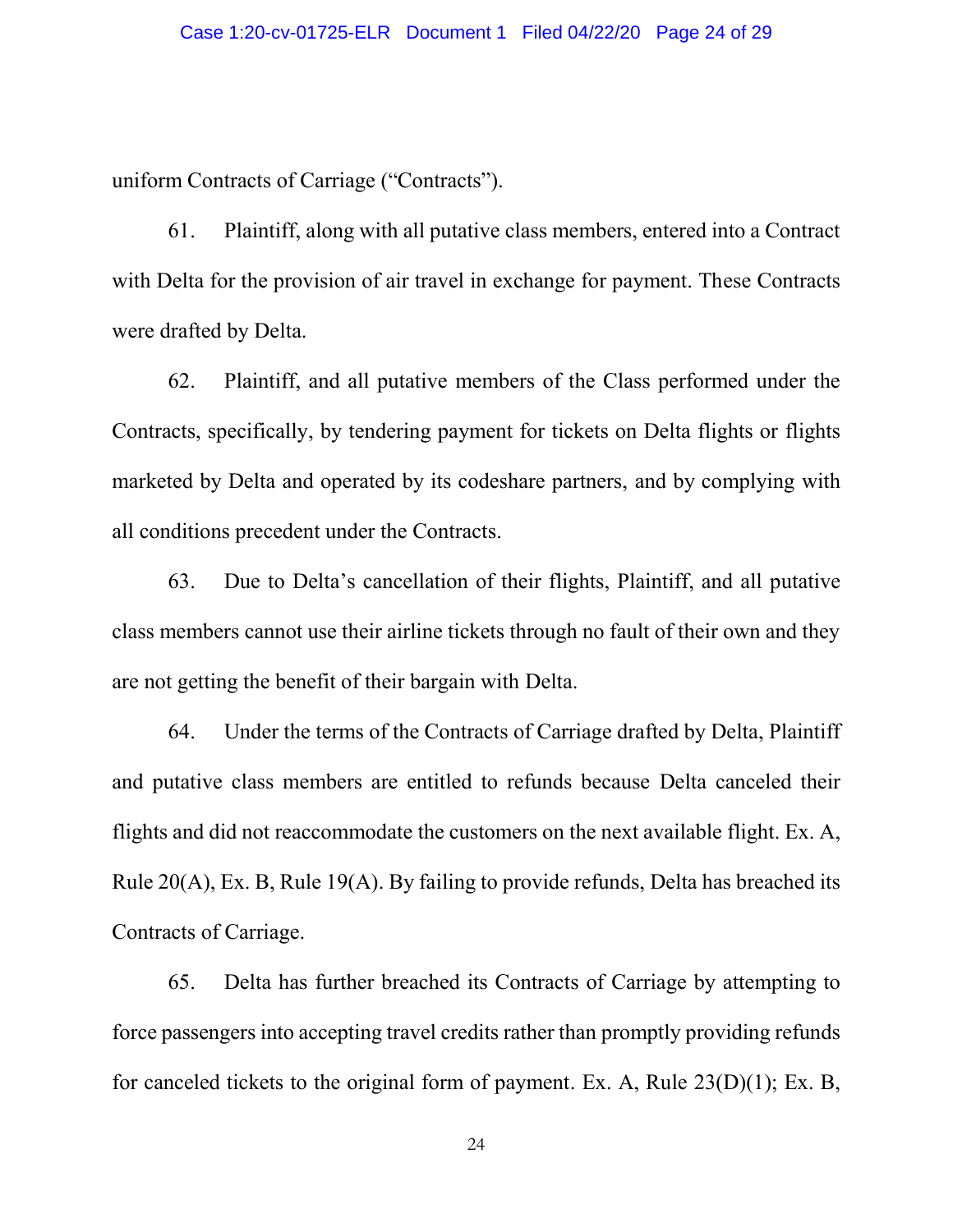Rule 22(D)(1).

66. As a result of Delta's breaches of contract, Plaintiff and the putative class members have incurred damages in an amount to be proven at trial.

### **COUNT II - BREACH OF COVENANT OF GOOD FAITH AND FAIR DEALING (brought by Plaintiff on behalf of herself and the Proposed Class)**

67. Plaintiff realleges and reincorporates the allegations in paragraphs 1 through 66 above as if fully set forth herein.

68. Delta's Contracts with its customers are subject to an implied covenant of good faith and fair dealing, which is implied in all contracts unless the parties contract out of the implied covenant by agreeing to other terms that disclaim, waive, or override the covenant. The parties to the Contracts had the ability to disclaim, waive, or override the covenant in the contracts, but they did not do so. The parties thus voluntarily entered into the Contracts, including the covenant of good faith and fair dealing implied therein.

69. Plaintiff and members of the Class have performed all conditions, covenants, and promises required to be performed on their part in accordance with the terms and conditions of the Contracts.

70. Under the implied covenant, Delta was obligated to act fairly and in good faith to perform the terms of the Contracts, including the terms requiring it to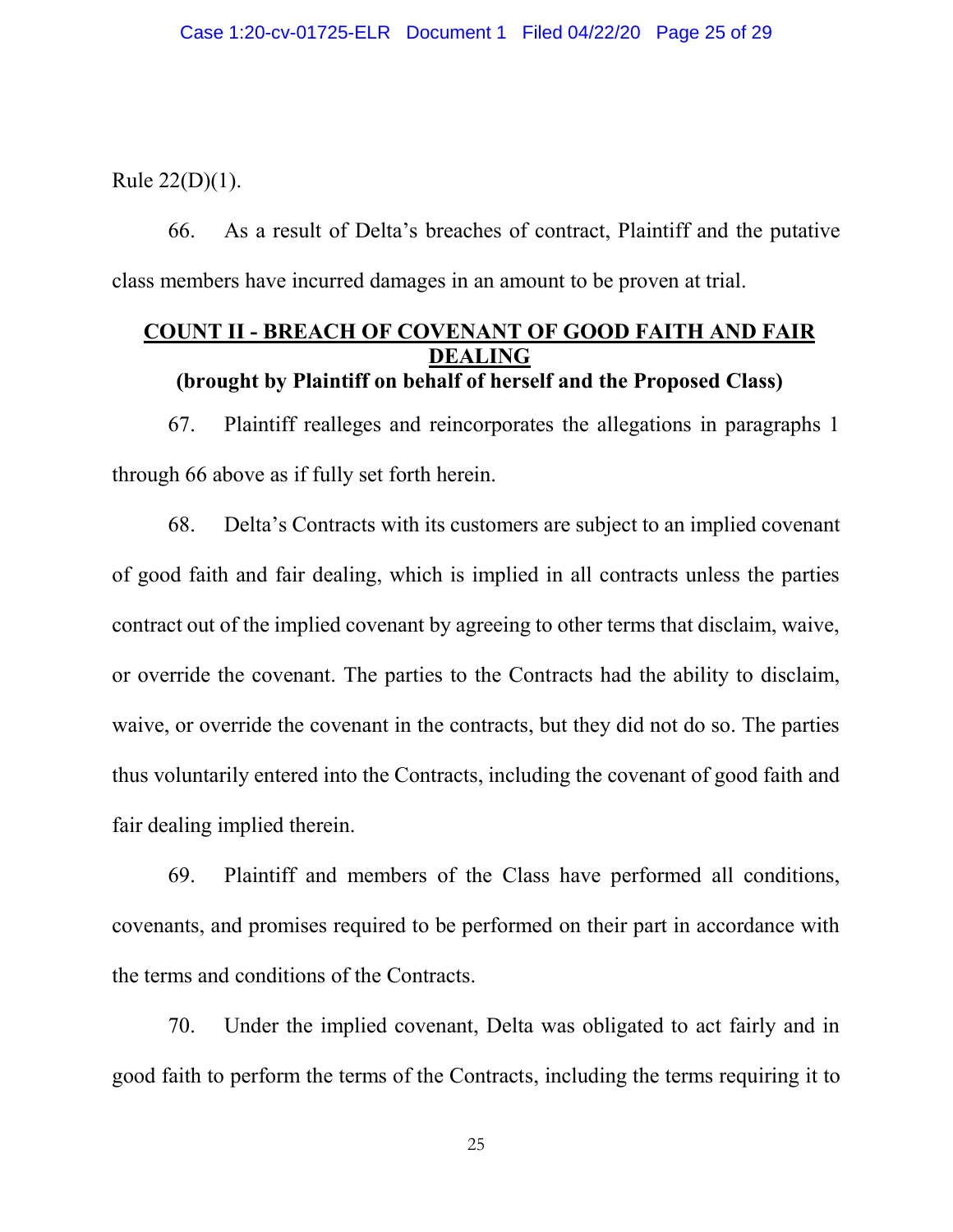refund passengers whose flights were canceled by the airline and who were not reaccommodated by the airline on the next available flight. Delta was also obligated to interact with canceled passengers in accord with the covenant of good faith and fair dealing, meaning Delta would not do anything to unfairly interfere with the rights of Plaintiff and the Class to receive the benefits of the contract.

71. Delta's acts described in this Complaint reflect a failure by Delta to perform the promises required by the Contracts in accord with the covenant of good faith and fair dealing. Although Delta has canceled thousands of flights, it has failed to provide the cooperation necessary to allow Plaintiff and members of the Class to perform under the contract's flight cancellation and refund provisions, which provide that Plaintiff and the Class are entitled to refunds if they were not reaccommodated (to their satisfaction) and transported on the next available flight. Instead, Delta has provided Plaintiff and Class members with unfair and inaccurate information regarding their refund options under the Contracts, including by withholding information from class members about known flight cancellations and by insisting that canceled customers are only entitled to vouchers or credits, not refunds.

72. In failing to perform under its contracts fairly or in good faith, Delta has breached the covenant of good faith and fair dealing.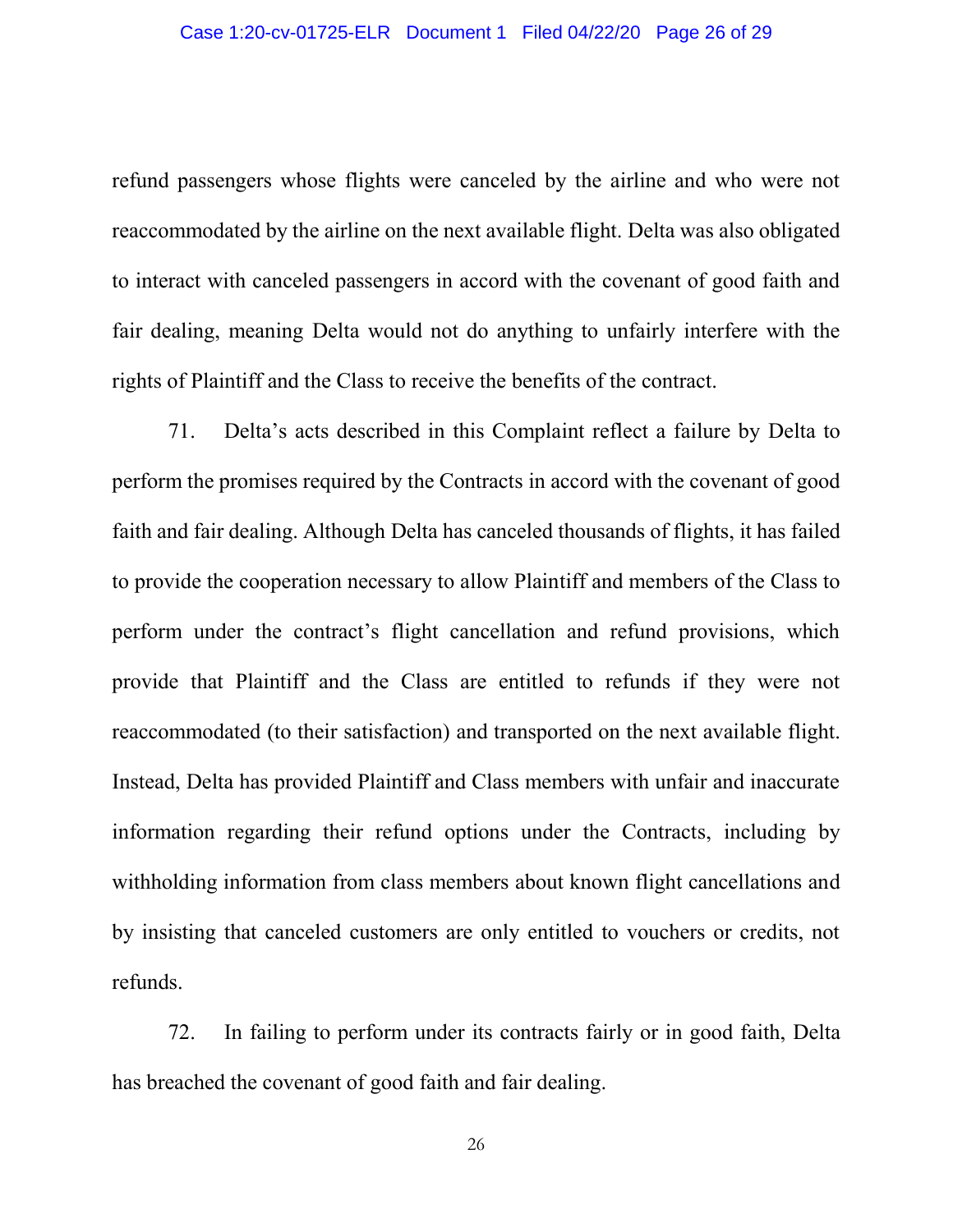73. As a result of Delta's failures to deal fairly or in good faith, Plaintiff and the putative class members have incurred damages in an amount to be proven at trial.

### **REQUEST FOR RELIEF**

**WHEREFORE**, Plaintiff, individually and on behalf of all putative Class members, respectfully requests that the Court enter judgment in their favor and against Defendant as follows:

- A. For an Order determining at the earliest possible time that this matter may proceed as a class action under Rule 23 and certifying this case as such;
- B. For herself and each Class member their actual compensatory damages, or in the alternative, for specific performance of the refund provisions of the Contracts of Carriage;
- C. For reasonable attorneys' fees and costs of suit;
- D. For pre-judgment interest; and
- E. Such further and other relief the Court deems reasonable and just.

## **JURY DEMAND**

Plaintiff, on behalf of herself and the Class of all others similarly situated, hereby demands a trial by jury on all issues so triable pursuant to Rule 38 of the Federal Rules of Civil Procedure.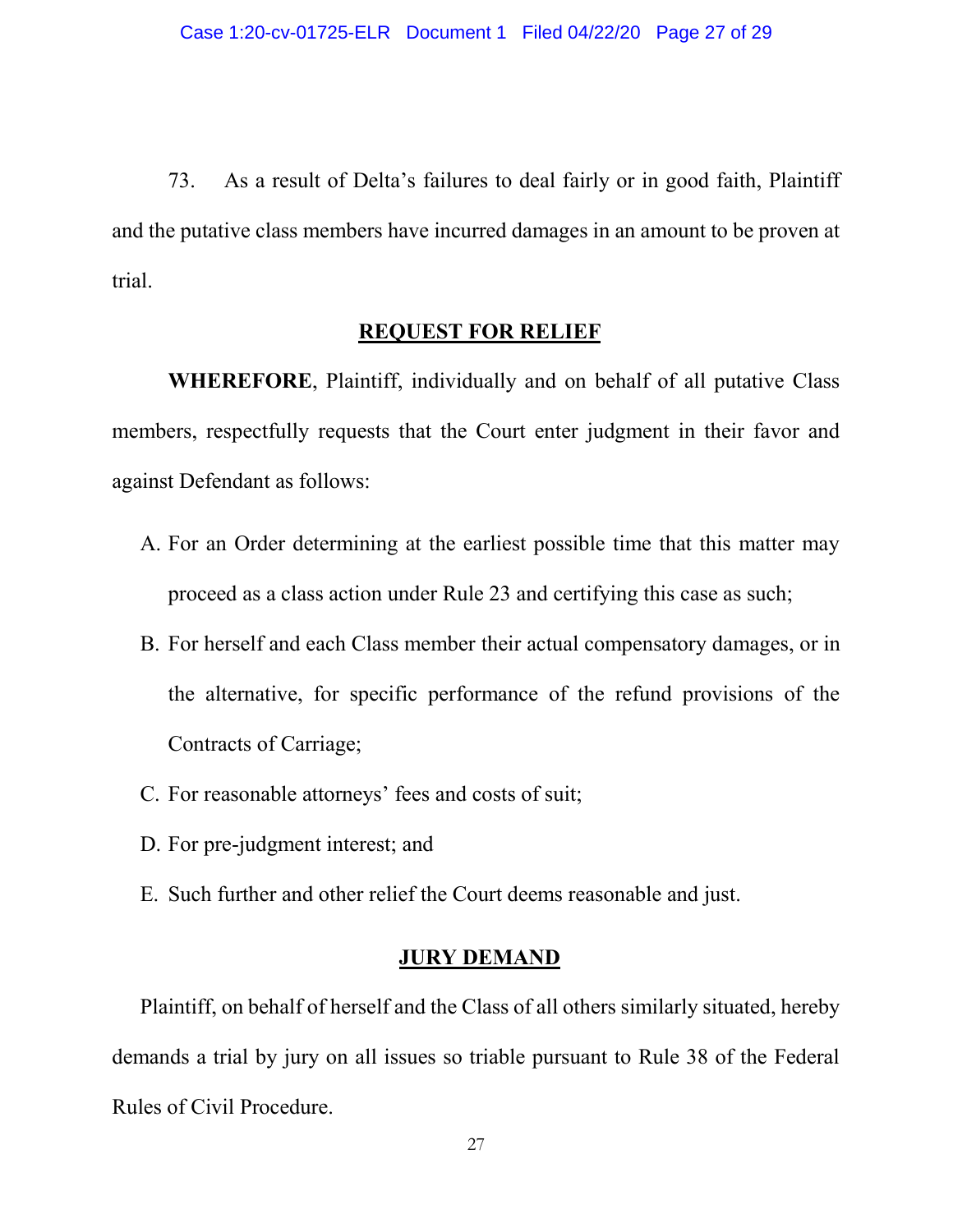Dated: April 22, 2020 Respectfully submitted,

*/s/Roy E. Barnes* 

Roy E. Barnes Ga. Bar. No. 039000 J. Cameron Tribble Ga. Bar No. 754759 **BARNES LAW GROUP, LLC** 31 Atlanta Street Marietta, Georgia 30060 Telephone: (770) 227-6375 Facsimile: (770) 227-6373 Email: roy@barneslawgroup.com ctribble@barneslawgroup.com

Hassan A. Zavareei\* **TYCKO & ZAVAREEI LLP**

1828 L Street NW, Suite 1000 Washington, D.C. 20036 Telephone: (202) 973-0900 Facsimile: (202) 973-0950 Email: hzavareei@tzlegal.com

V Chai Oliver Prentice\* **TYCKO & ZAVAREEI LLP** 1970 Broadway, Suite 1000 Oakland, CA 94612 Telephone: (510) 250-3316 Facsimile: (202) 973-0950 Email: vprentice@tzlegal.com

Jeff Ostrow\* Jonathan M. Streisfeld\* Joshua R. Levine\* Daniel Tropin\* **KOPELOWITZ OSTROW FERGUSON WEISELBERG GILBERT**